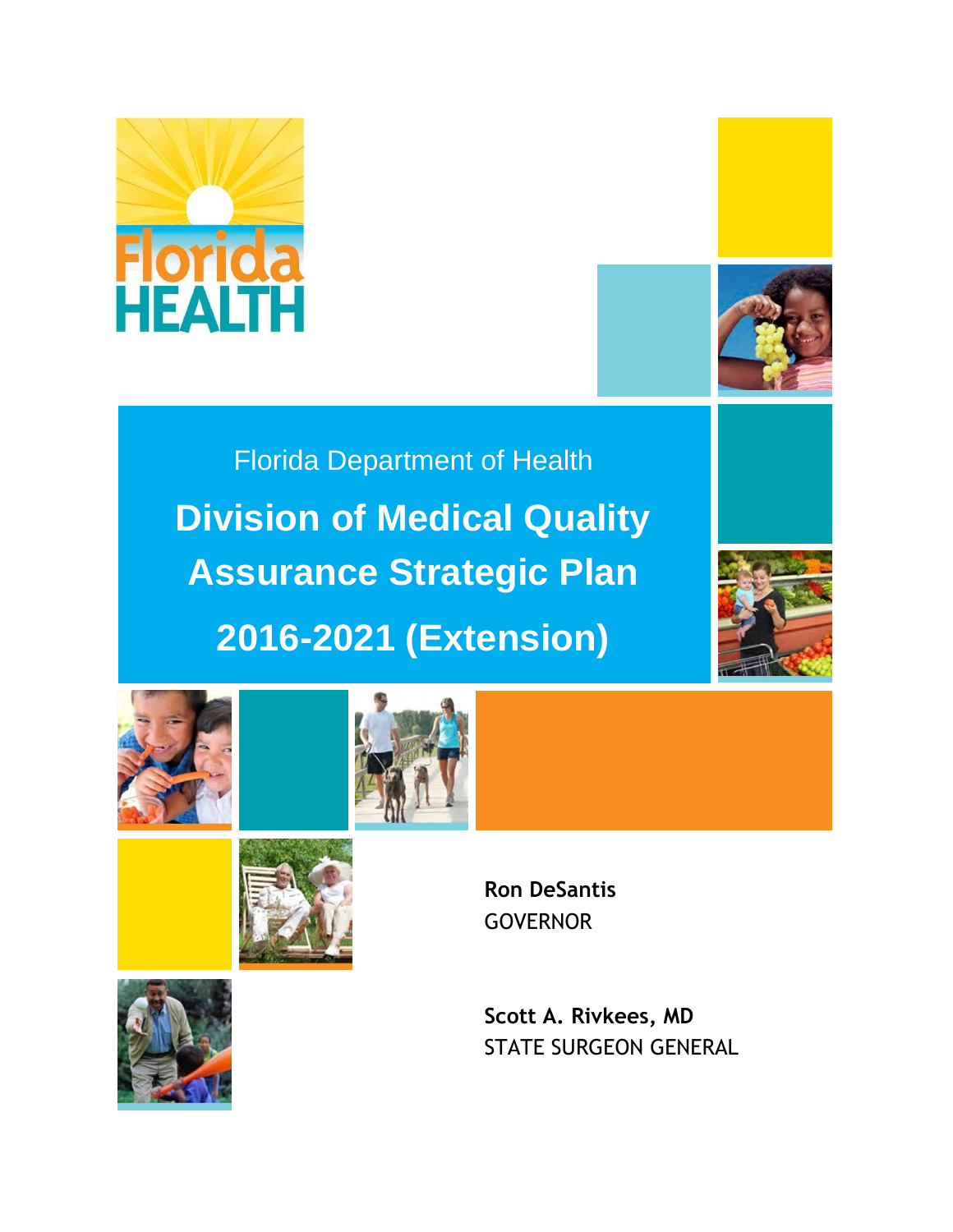## **Version 6.0**

## **Revised March 4, 2021**

## **(Extension of 2016 - 2020 Strategic Plan)**

*Created: February 2021*

**Produced by:**

**Florida Department of Health Division of Medical Quality Assurance 4052 Bald Cypress Way, Bin # A00 Tallahassee, FL 32399-1701**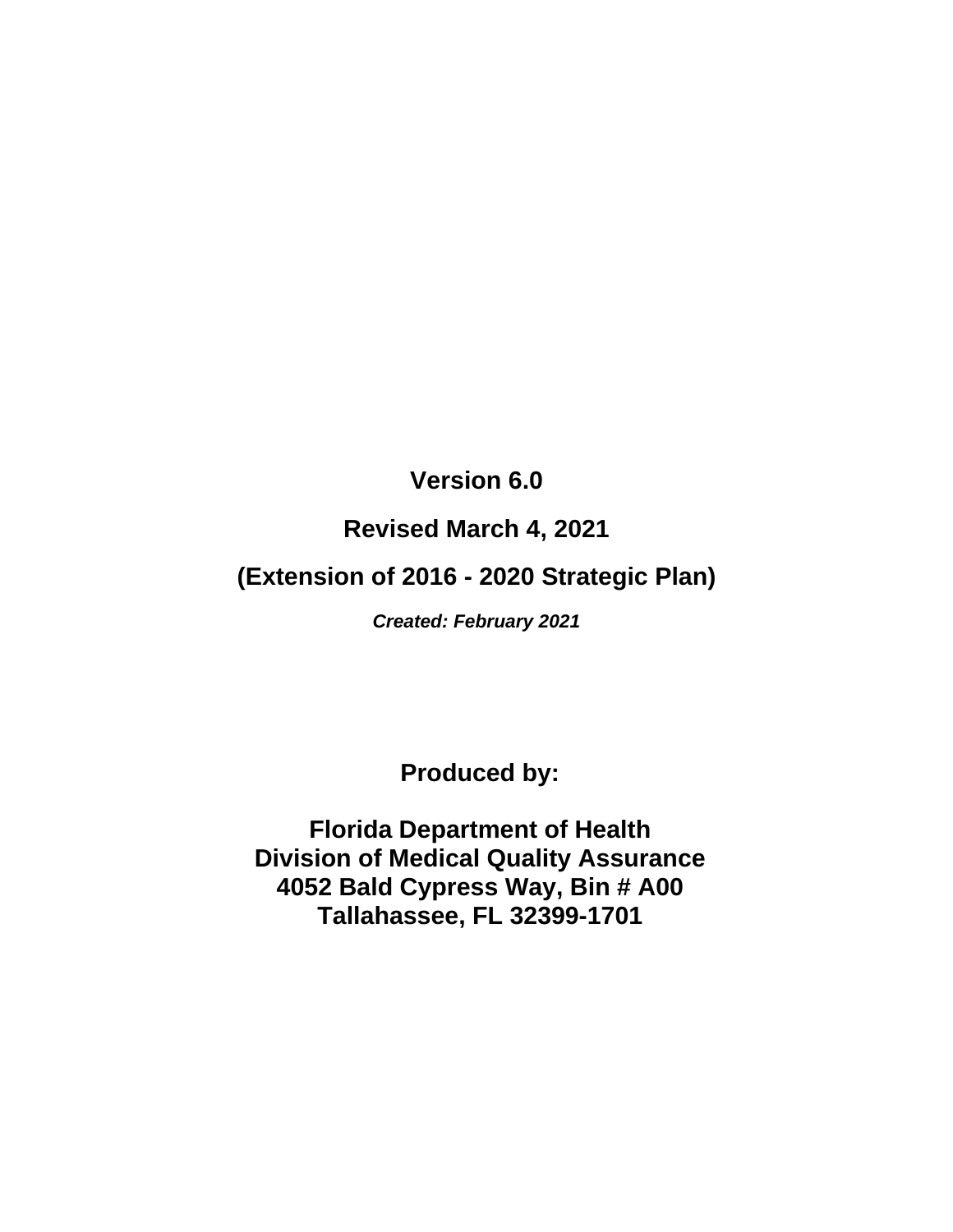# **Table of Contents**

### **Executive Summary**

## **Appendices**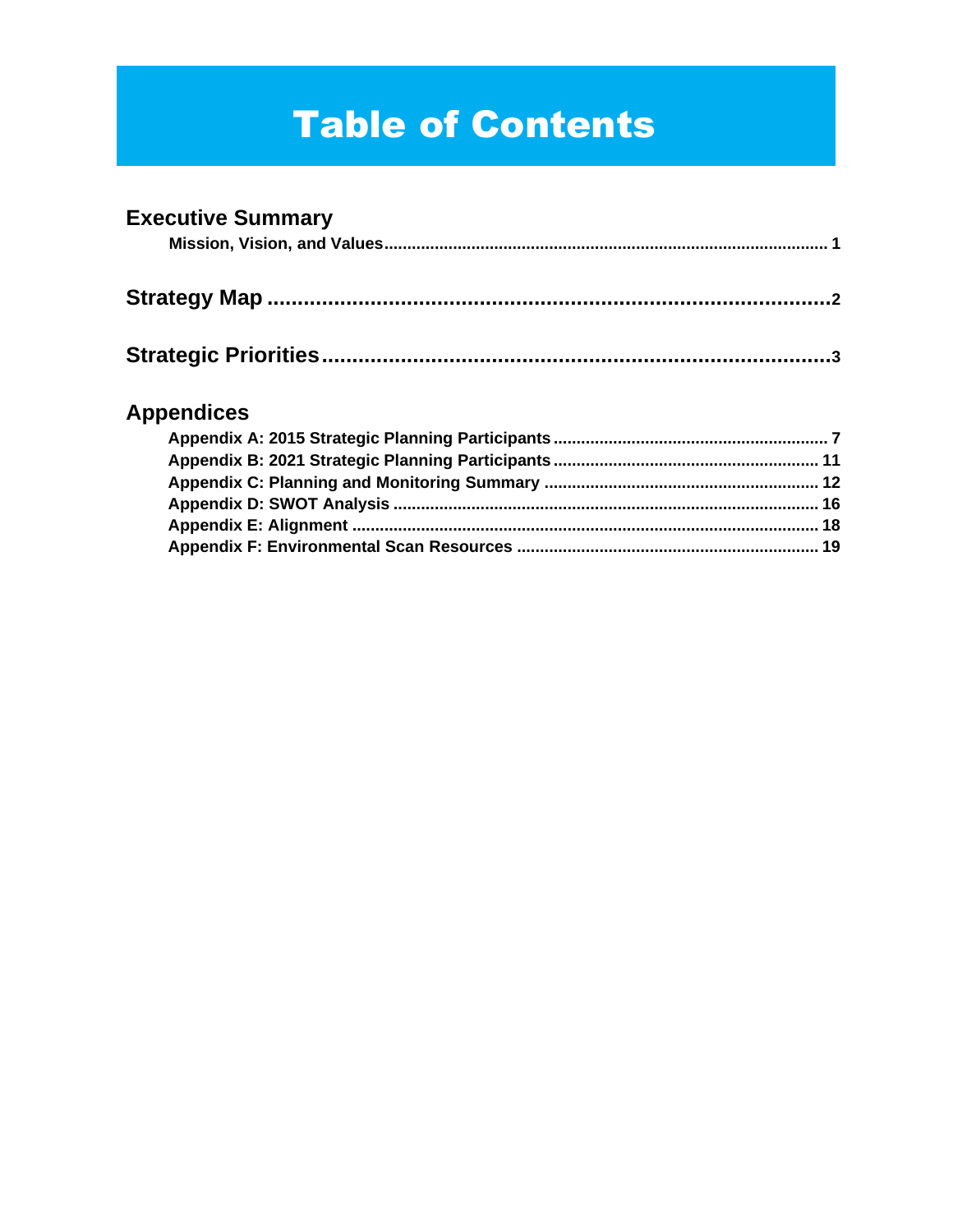# Executive Summary

The Florida Department of Health (Department or Agency) conducted a strategic planning process during the summer of 2015 to define the direction of the Agency for consumers, employees, administrators, and legislators for the next five years. The Agency Strategic Plan positions the Department to operate as a sustainable integrated public health system under the current economic environment and to provide our residents and visitors with high-quality public health services. This is a living document that its contributors will evaluate and update regularly to address new challenges posed by the changing environment of public health in Florida.

After executive leadership approved the Agency Strategic Plan's strategic priorities, goals, and objectives, each objective was assigned to a division to implement and monitor. The Division of Medical Quality Assurance (MQA) created its strategic plan that contains the objectives from the Agency Strategic Plan plus other goals, strategies, and objectives that emerged as supporting the Department's strategic priorities from their environmental scan and SWOT analysis.

MQA approached the strategic planning process with a few guiding principles in mind:

- Preserving the health, safety, and welfare of the public.
- Identifying barriers to health care licensure.
- Facilitating efficient and cost-effective regulation.
- Creating a veteran-friendly regulatory licensure environment.

During the Spring of 2021, the MQA Executive Leadership team evaluated the existing MQA strategic objectives to determine what, if any, changes or updates were necessary to our existing objectives for extension through 2021. This evaluation determined that, of the three "Readiness for Emerging Threats" objectives established at the COVID-19 pandemic's onset, two were significantly impacted by policy changes adopted to support response efforts. As a result, these objectives were discontinued.

While also impacted by these changes, the MQA leadership team determined that a specific language change in the third objective would provide the necessary change in the objective's scope to continue the objective through the balance of 2021.

The remaining MQA objectives associated with the "Regulatory Efficiency" strategic priority area remained the same, with changes only to the 2021 goal as appropriate.

#### **Mission – Why do we exist?**

To protect, promote and improve the health of all people in Florida through integrated state, county, and community efforts.

#### **Vision – What do we want to achieve?**

To be the Healthiest State in the Nation.

#### **Values – What do we use to achieve our mission and vision?**

**I** nnovation: We search for creative solutions and manage resources wisely.

**C** ollaboration: We use teamwork to achieve common goals & solve problems.

**A** ccountability: We perform with integrity & respect.

**R** esponsiveness: We achieve our mission by serving our customers & engaging our partners.

**E** xcellence: We promote quality outcomes through learning & continuous performance

Version 6 (2021 Extension) 1 improvement.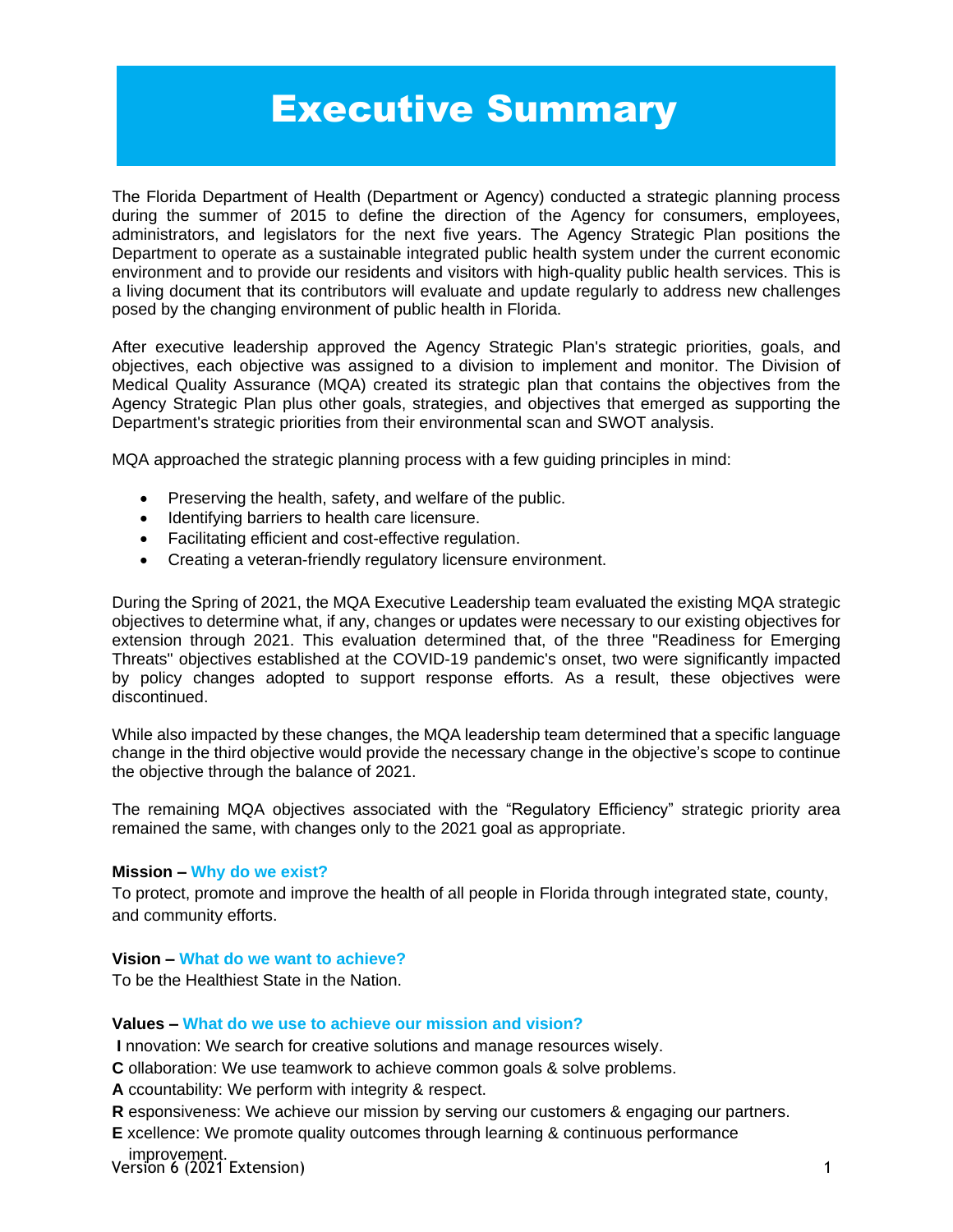MQA is dedicated to the mission, vision, and values of the Department. Working in conjunction with 22 boards and four councils, we established the strategic priorities set forth in this plan beginning January 2016 through December 2021 and continue to work diligently to accomplish these goals to further contribute to the Department's vision to be the healthiest state in the nation.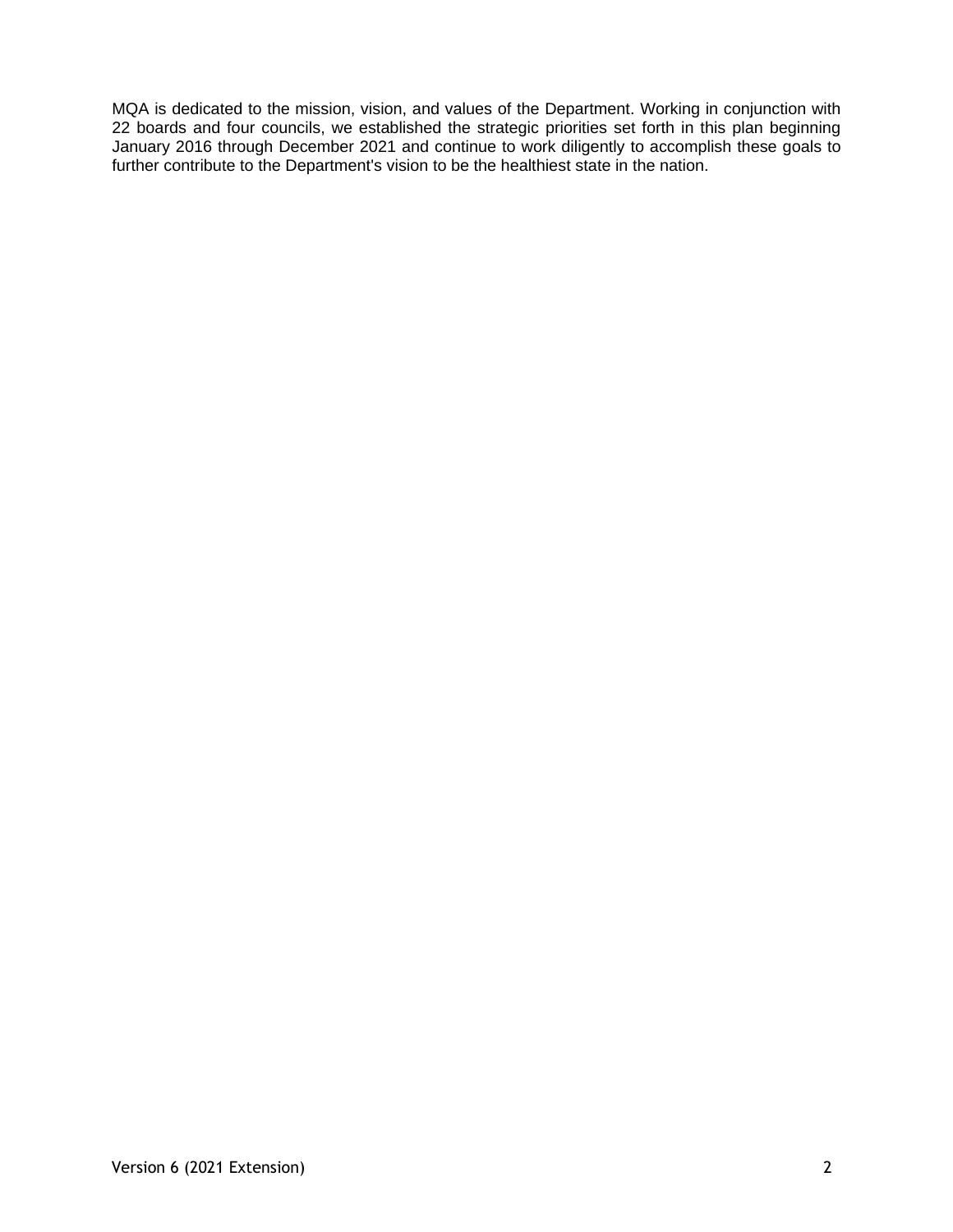## **STRATEGY MAPS**

<span id="page-5-0"></span>

| <b>STRATEGIC</b><br><b>PRIORITY AREA</b>                                                                                        | <b>STRATEGY</b>                                                                                                                         | <b>OBJECTIVE(S)</b>                                                                                                                                                                                                                                                                                                                                                                                                                                                                                                                                                                                                                                                                                                                                    |
|---------------------------------------------------------------------------------------------------------------------------------|-----------------------------------------------------------------------------------------------------------------------------------------|--------------------------------------------------------------------------------------------------------------------------------------------------------------------------------------------------------------------------------------------------------------------------------------------------------------------------------------------------------------------------------------------------------------------------------------------------------------------------------------------------------------------------------------------------------------------------------------------------------------------------------------------------------------------------------------------------------------------------------------------------------|
| <b>Readiness for Emerging</b><br><b>Health Threats</b><br><b>GOAL: Demonstrate</b><br>readiness for emerging<br>health threats. | Increase the number of<br>health care practitioners<br>during a public health<br>emergency to address<br>shortages due to COVID-<br>19. | By December 1, 2020, decrease the<br>average time to register out-of-state<br>telehealth healthcare providers from<br>3.77 days (6/2020) to 2 days*<br>By December 1, 2020, increase the<br>$\bullet$<br>percentage of eligible health care<br>practitioners who reactivate their<br>license in response to a public health<br>emergency, as defined in<br>s.381.00315(1)(c20)(3), F.S, from<br>5.1% (8/12/2020) to 15%.*<br>By December 1, 2020, increase the<br>$\bullet$<br>percentage of Florida active licensed<br>health care practitioners who indicate<br>their willingness to serve in special<br>need shelters or to help staff medical<br>assistance teams during times of<br>emergency or major disasters from<br>40% (8/12/2020) to 50%.* |
|                                                                                                                                 | 2021 Extension                                                                                                                          |                                                                                                                                                                                                                                                                                                                                                                                                                                                                                                                                                                                                                                                                                                                                                        |
| and updated.                                                                                                                    | Based on environmental and performance analysis<br>the COVID objective targets were consolidated                                        | By December 31, 2021, decrease the<br>average time to register qualified out-<br>of-state telehealth healthcare providers<br>from 1.42 days (6/2020) to .99 days.                                                                                                                                                                                                                                                                                                                                                                                                                                                                                                                                                                                      |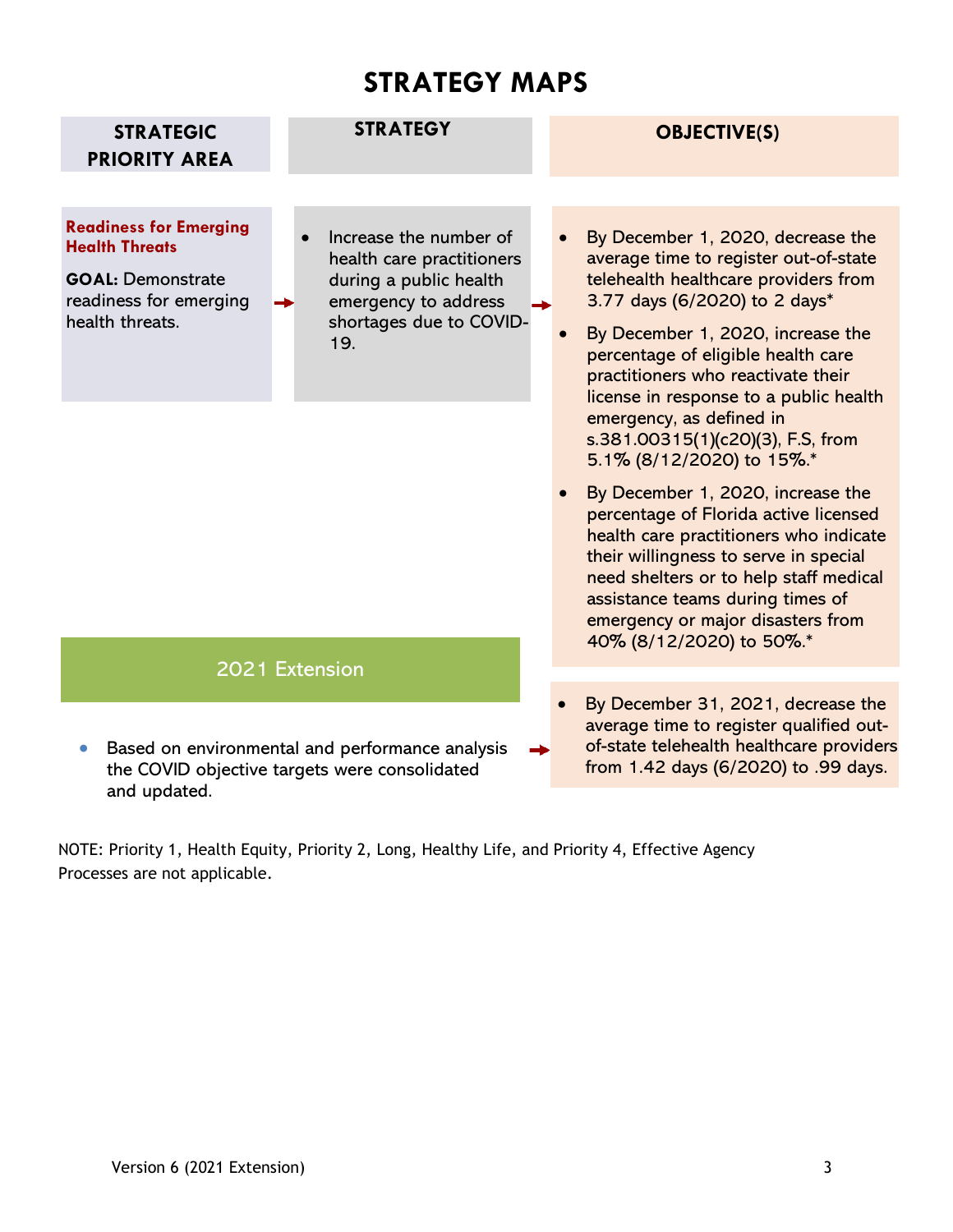# **STRATEGY MAPS**

| <b>STRATEGIC</b><br><b>PRIORITY AREA</b>                                                                                                                                                              | <b>STRATEGY</b>                                                      |  | <b>OBJECTIVE(S)</b>                                                                                                                                                                                                                                                                                       |
|-------------------------------------------------------------------------------------------------------------------------------------------------------------------------------------------------------|----------------------------------------------------------------------|--|-----------------------------------------------------------------------------------------------------------------------------------------------------------------------------------------------------------------------------------------------------------------------------------------------------------|
|                                                                                                                                                                                                       |                                                                      |  |                                                                                                                                                                                                                                                                                                           |
| <b>Regulatory Efficiency</b><br><b>GOAL:</b> Establish a<br>regulatory structure that<br>supports the state's<br>strategic priorities<br>related to global<br>competitiveness and<br>economic growth. | License health care<br>professionals more<br>timely and efficiently. |  | By December 31, 2020, reduce the<br>percentage of deficient applications<br>received from 74% (2015) to 37%.<br>By December 31, 2020, increase the<br>number of applications approved for<br>health care licensure of military<br>spouses and honorably discharged<br>veterans from 137 (2015) to 1,691.  |
|                                                                                                                                                                                                       |                                                                      |  | By December 31, 2020, reduce the<br>average time to issue a license to a<br>health professional by 25% from 65<br>days (2015) to 49 days.                                                                                                                                                                 |
|                                                                                                                                                                                                       | 2021 Extension                                                       |  |                                                                                                                                                                                                                                                                                                           |
| Based on environmental and performance<br>analysis the regulatory efficiency objective targets<br>were updated.                                                                                       |                                                                      |  | By December 31, 2021, reduce the<br>percentage of deficient applications<br>received from 65% (2020) to 60%.<br>By December 31, 2021, increase the<br>number of applications approved for<br>health care licensure of military<br>spouses and honorably discharged<br>veterans from 1732 (2020) to 2,500. |
|                                                                                                                                                                                                       |                                                                      |  | By December 31, 2021, reduce the<br>average time to issue a license to a<br>health professional from 50 days<br>(2020) to 49 days.                                                                                                                                                                        |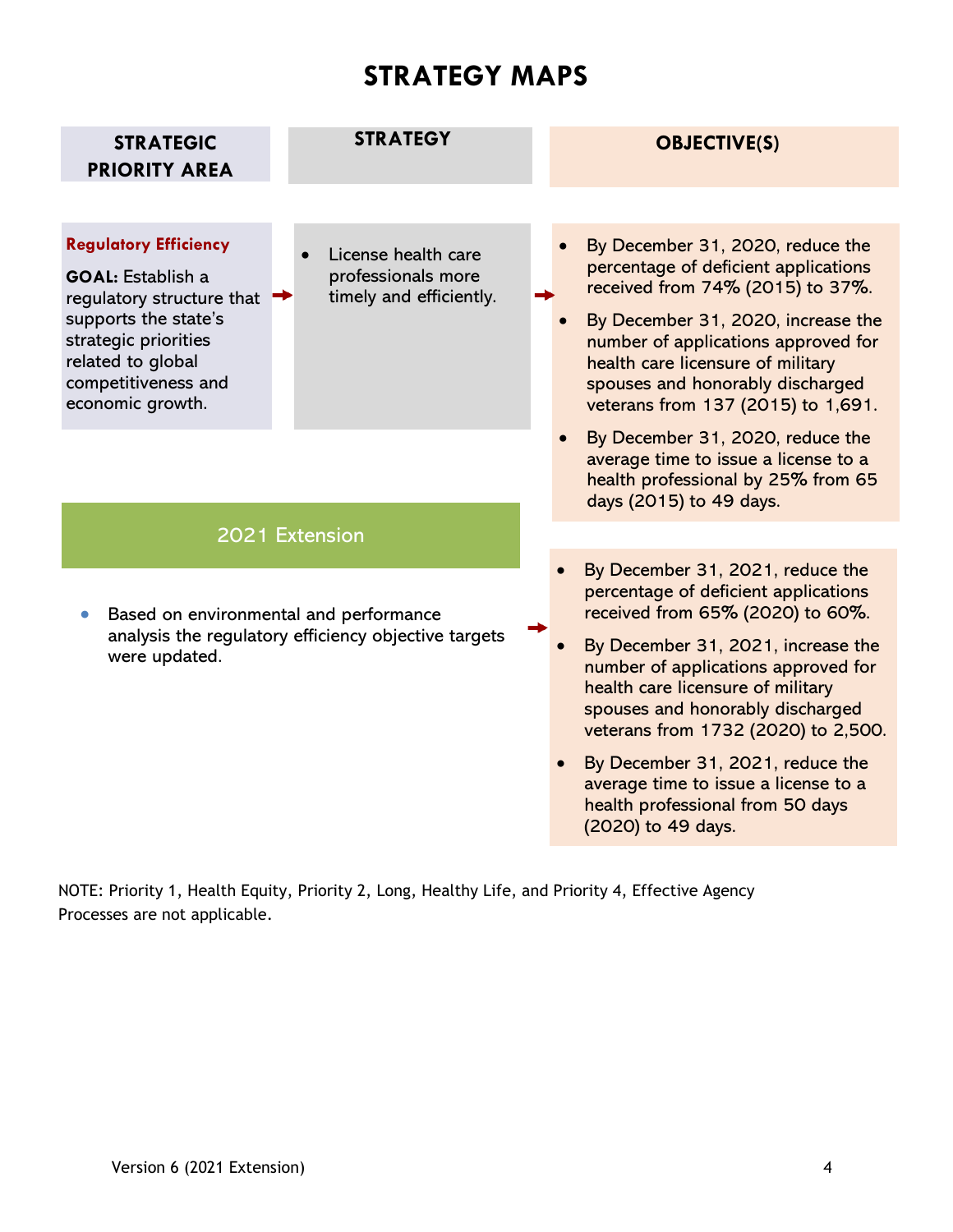# 2021 Strategic Priorities

## **Priority 3: Readiness for Emerging Health Threats**

Goal 3.1: Demonstrate readiness for emerging health threats

| <b>Strategy</b> |                                                                                                                                           | <b>Objective</b>                                                                                                                                                                                                |
|-----------------|-------------------------------------------------------------------------------------------------------------------------------------------|-----------------------------------------------------------------------------------------------------------------------------------------------------------------------------------------------------------------|
|                 | 3.1.8 Increase the number<br>of health care practitioners<br>during a public health<br>emergency to address<br>shortages due to COVID-19. | By December 1, 2020, decrease the average time to<br>А.<br>register qualified out-of-state telehealth healthcare<br>providers from 1.42 days to .99 days.<br><b>Lead: Division of Medical Quality Assurance</b> |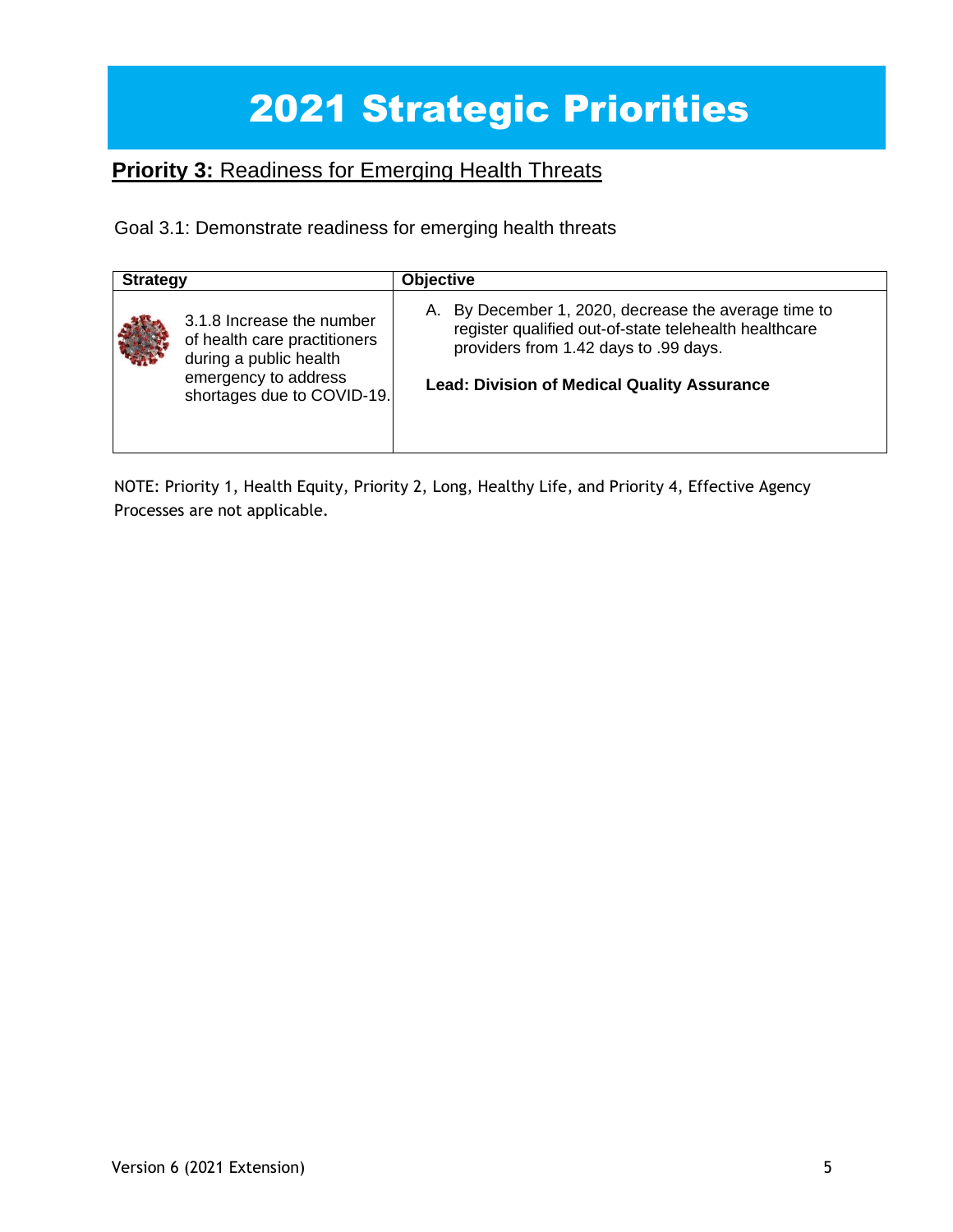## **Priority 5: Regulatory Efficiency**

Goal 5.1: Establish a regulatory structure that supports the state's strategic priorities related to global competitiveness and economic growth.

| <b>Strategy</b> |                                                                            | <b>Objective</b>                                                                                                                                                                                                                                 |
|-----------------|----------------------------------------------------------------------------|--------------------------------------------------------------------------------------------------------------------------------------------------------------------------------------------------------------------------------------------------|
|                 | 5.1.2 License health care<br>professionals more timely<br>and efficiently. | A. By December 31, 2021, reduce the percentage of deficient<br>applications received from 65% (2020) to 60%.<br><b>Lead: Division of Medical Quality Assurance</b>                                                                               |
|                 |                                                                            | B. By December 31, 2021, increase the number of<br>applications approved for health care licensure of military<br>spouses and honorably discharged veterans from 1,732<br>(2020) to 2,500.<br><b>Lead: Division of Medical Quality Assurance</b> |
|                 |                                                                            | C. By December 31, 2021, reduce the average time to issue a<br>license to a health professional from 50 days (2020) to 49<br>days.<br><b>Lead: Division of Medical Quality Assurance</b>                                                         |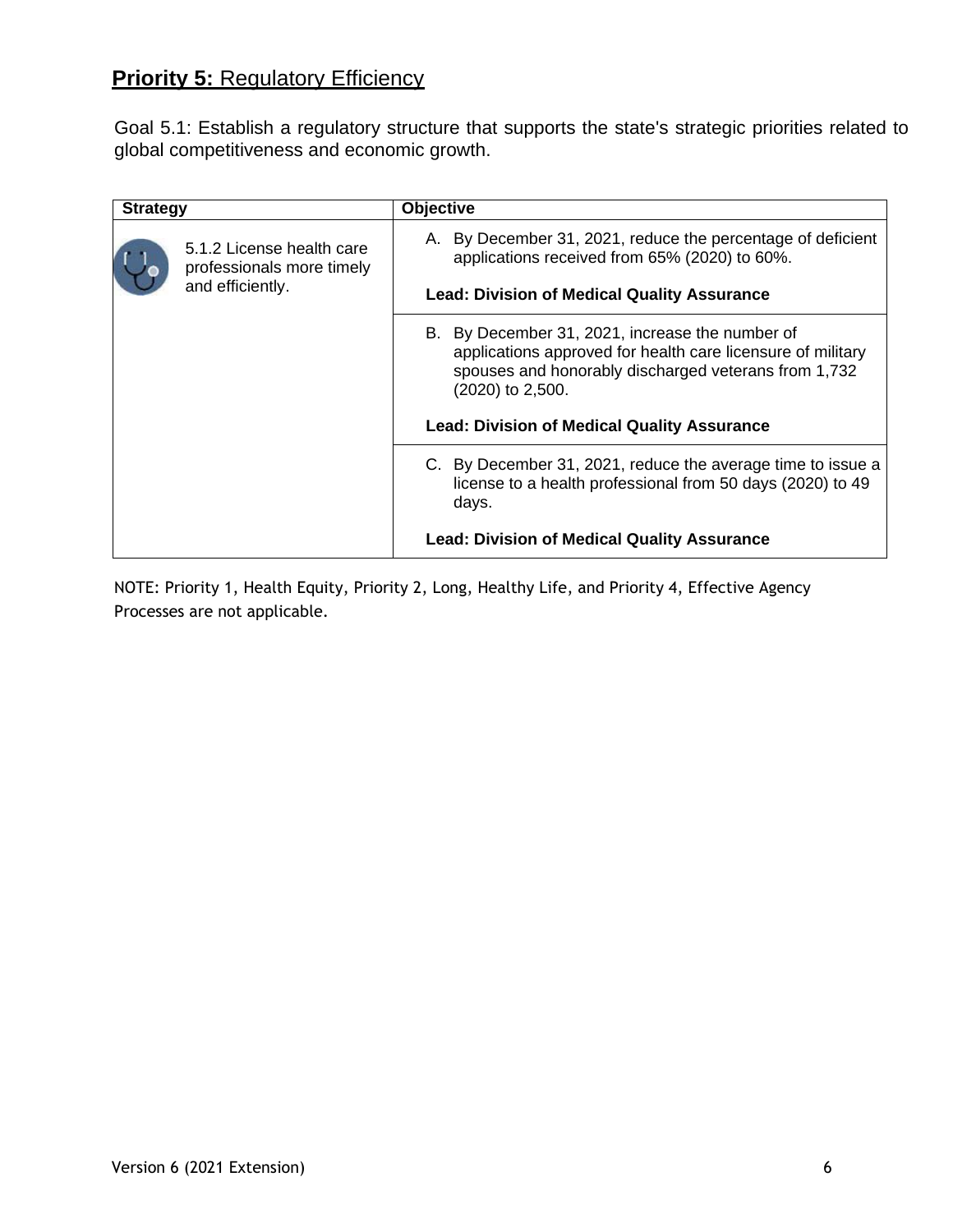# Appendix A

### **Division of Medical Quality Assurance (MQA) 2015 Strategic Planning Participants**

The following list features all attendees of the division's strategic planning process meetings, including the MQA Annual Strategic Planning Managers meeting held on October 10, 2019. MQA staff completed a live strengths, weaknesses, opportunities, and threats (SWOT) activity on June 14, 2019, and an analysis report was completed in July 2019. Board members and professional associations completed a survey in July 2019. The results were included in the 2019 Board/Council Long-Range Planning survey report and later presented at the Board Chairs/Vice Chairs Annual Long-Range Planning meeting held on October 18, 2019.

#### **MQA Executive Leadership**

Cassandra G. Pasley, BSN, JD Director, Division of Medical Quality Assurance

Lola Pouncey Chief, Bureau of Operations

Jennifer Wenhold, MSW Chief, Bureau of Health Care Practitioner Regulation

Mark Whitten Chief, Bureau of Enforcement

Rebecca Posten, Manager, Physician Drug Monitoring Program

#### **DOH Executive Leadership**

Scott A. Rivkees, MD Surgeon General and Secretary

Louise St. Laurent General Counsel

Michele Tallent Deputy Secretary for Operations

Shamarial Roberson Deputy Secretary for Health

#### **MQA Management**

Brittain Keen Operations and Management Consultant II

Sylvia Sanders Operations and Management Consultant II

Melinda Simmons Senior Health Budget Analyst A Gwendolyn Bailey Operations and Management Consultant Manager

Tamara Garland Senior Management Analyst Supervisor

Denise Simpson, Senior Management Analyst **Supervisor** 

Cynthia Boland Operations and Management Consultant Manager

Logan Zimmerman IT Business Consultant Manager

Anthony Jusevitch Investigation Manager

Matthew Knispel Assistant Chief of Investigative Services

Keith Humphrey Section Manager

Eliana Swanson Field Operations Manager

Chris Veal Manager, MQA Applications, Information Technology

Janet Hartman Executive Director, Athletic Training, Hearing Aid Specialists, Clinical Social Work, Marriage and Family Therapy, and Mental Health Counseling, Opticianry, Orthotists

and Prosthetists, Podiatric **Medicine** 

Joe Baker, Jr. Executive Director, Board of Nursing

Vacant Executive Director, Boards of Pharmacy and Dentistry

Kama Monroe, JD Executive Director, Boards of Osteopathic Medicine, Speech-Language Pathology and Audiology, Massage Therapy, Acupuncture, and the Council of Licensed Midwifery

### Allen Hall

Executive Director, Boards of Occupational Therapy, Physical Therapy, Psychology, School Psychology, Respiratory Care, and Councils of Dietetics and Nutrition and Electrolysis

Anthony B. Spivey, DBA Executive Director, Boards of Chiropractic Medicine, Clinical Laboratory Personnel, Nursing Home Administrators, Optometry, Emergency Medical Technicians and Paramedics, Radiologic Technology, and Medical **Physicists** 

Claudia Kemp, JD Executive Director, Board of Medicine and Council on Physician Assistants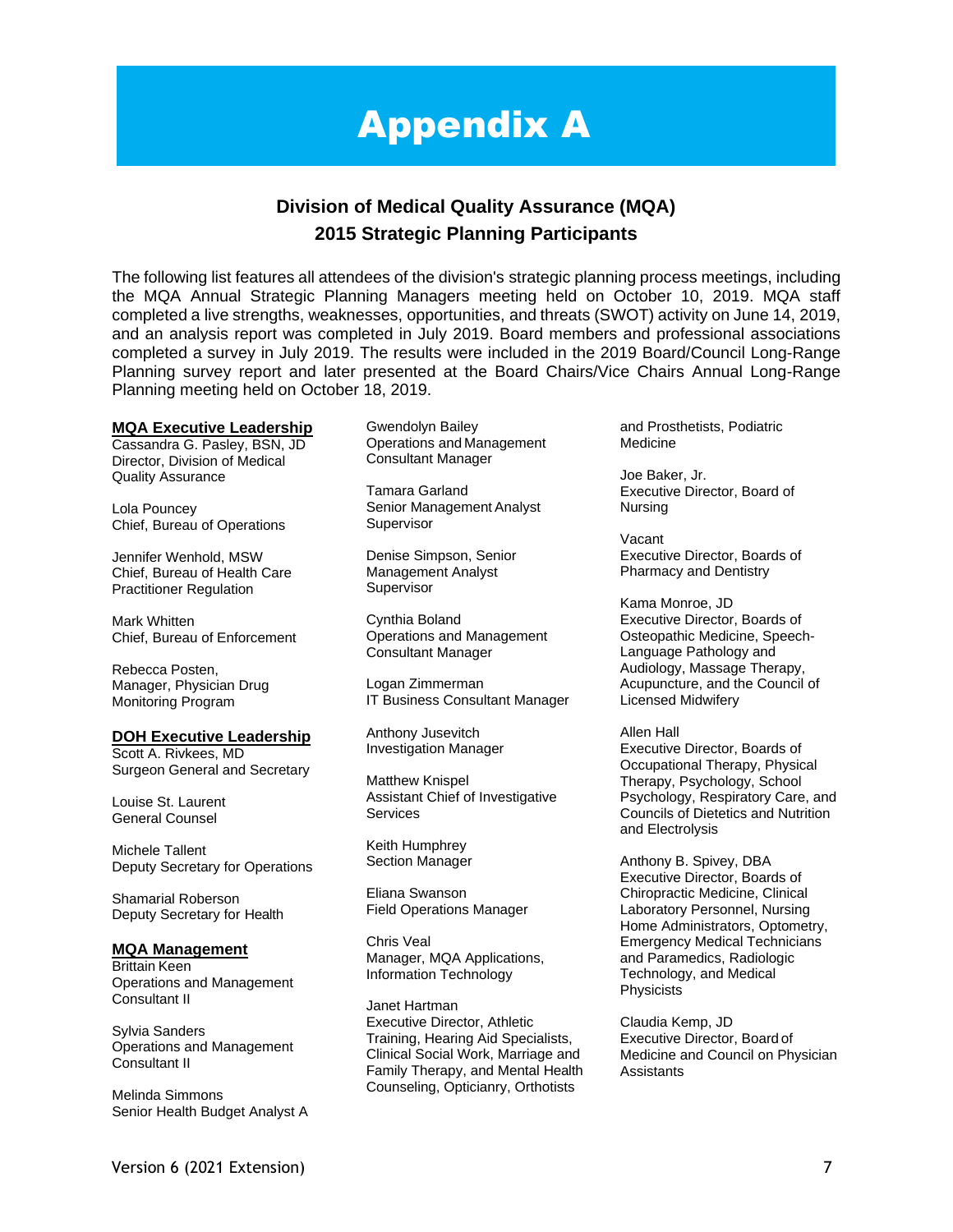#### **Program Staff**

Caroline Roth Consumer/Investigative Services Administrator

Sidronio Casas Government Analyst I

William Spooner Operations & Management Consultant Manager

Brad Dalton Deputy Press Secretary

Andrew Love Legislative Planning Director

#### **Prosecution Services Staff**

John Wilson Deputy General Counsel

Allison Dudley Assistant General Counsel

Chad Dunn Senior Attorney

Kristen Summers, Senior Attorney

Matthew G. Witters Senior Attorney

#### **Board Legal Counsel**

Ed Tellechea Chief Assistant Attorney General

David Flynn Senior Assistant Attorney General

Donna McNulty Senior Assistant AttorneyGeneral

#### **Board and Council Members**

Hector Vila, M.D. Chair, Anesthesiology Assistant Joint Committee

Kathy Veon, AP, DOM Chair, Board of Acupuncture

Rodney Dunetz, DAOM, AP, Dipl.Ac. Vice-Chair, Board of Acupuncture

Billy J. "Bo" McDougal, ATC, LAT Vice-Chair, Board of Athletic **Training** 

Kevin Fogarty, D.C., F.I.C.A.(hon) Board of Chiropractic Medicine

Danita Heagy, D.C. Chair, Board of Chiropractic Medicine

Carleen P. Van Siclen, MS, MLS (ASCP) Chair, Board of Clinical Laboratory Personnel

Linda Valdes, MS, MT(ASCP) Vice-Chair, Board of Clinical Laboratory Personnel

Lisa Bolhouse, LCSW Chair, Board of Clinical Social Work, Marriage & Family Therapy, and Mental Health Counseling

T.J. Tejera, D.M.D., M.D. Chair, Board of Dentistry

Naved Fatmi, D.M.D. Vice-Chair, Board of Dentistry

Leanne E. Polhill, H.A.S. Chair, Board of Hearing Aid **Specialists** 

Randy Ellsworth, H.A.S. Vice-Chair, Board of Hearing Aid **Specialists** 

Robyn Dohn Havard Chair, Board of Massage Therapy

Julie Hunt, D.C Vice Chair, Board of Ciropractic Medicine

Victoria Drago, LMT Vice-Chair, Board of Massage **Therapy** 

Jorge Lopez, M.D. Chair, Board of Medicine

Steven Rosenberg, M.D. Vice-Chair, Board of Medicine

Jody Bryant Newman, EdD, EdS Chair, Board of Nursing

Diana Forst, BA, RN Vice-Chair, Board of Nursing

Henry Gerrity, III, NHA Chair, Board of Nursing Home Administrators

Scott Lipman, MHSA, NHA Vice-Chair, Board of Nursing Home Administrators

Christine Hankerson, MSN, MS/P, Ph.D., RN Board Member, Board of Nursing Home Administrators

Michael Helmer,BA Board Member, Board of Nursing Home Administrators

James F. Spafford, MBA Chair, Board of Occupational Therapy Practice

Tamkea German, OT Board Member, Board of Occupational Therapy Practice

Byron D. Shannon Chair, Board of Opticianry

John B. Girdler III Vice-Chair, Board of Opticianry

Stuart Kaplan, O.D. Chair, Board of Optometry

Carl Spear, O.D. Vice-Chair, Board of Optometry

Brett Saunders. CPO, FAAOP Chair, Board of Orthotists and **Prosthetists** 

Wayne R. Rosen, CPO, CPED, FAAOP Vice-Chair, Board of Orthotists and **Prosthetists** 

Sandra Schwemmer,D.O., FACOEP-D, FACEP, FAAOE, LHRM Chair, Board of Osteopathic Medicine

Jeenu Philip, BPharm Chair, Board of Pharmacy

Jeffrey J. Mesaros, PharmD, J.D. Vice-Chair, Board of Pharmacy

Kay Tasso, PT, PhD, PCS Chair, Board of Physical Therapy Practice

Joseph Sindone, D.P.M. Chair, Board of Podiatric Medicine

Joseph Strickland, D.P.M. Vice-Chair, Board of Podiatric Medicine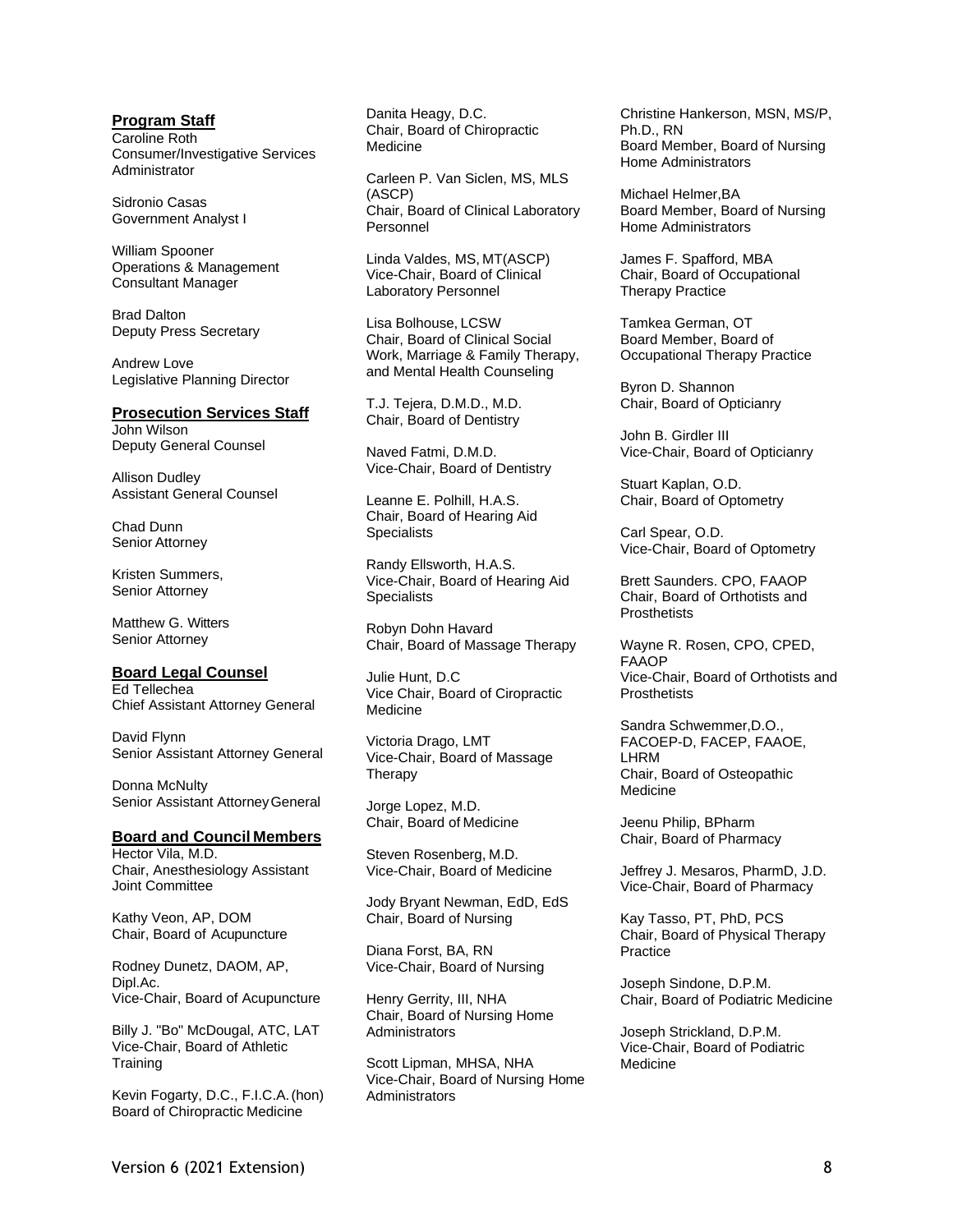Mark S. Block, D.P.M. Board Member, Board of Podiatric Medicine

Randi Mackintosh, Psy.D. Board Member, Board of Psychology

Roberto Garcia, RRT Chair, Board of Respiratory Care Ronald E. Mitchell, CRT Vice-Chair, Board of Respiratory Care

Peter Johnson, Ph.D. Chair, Board of Speech-Language Pathology and Audiology

Frederick Rahe, Au.D. Vice-Chair, Board of Speech-Language Pathology and Audiology

Sergio Guerreiro, AU.D. Board Member, Board of Speech-Language Pathology and Audiology

Melissa Conord-Morrow, LM & RN Chair, Council of Licensed **Midwiferv** 

Susan (Robyn) Mattox, LM Vi ce-Chair, Council of Licensed **Midwifery** 

Jamie Buller, LCSW Vice Chair, Board of Clinical Social Work, Marriage & Family Therapy, and Mental Health Counseling

Christopher Brooks, LMT Chair, Board of Massage Therapy

Sharon Phillips, LMT, AP, DOM Vice Chair, Board of Massage **Therapy** 

Kathryn Whitson, MSN, RN Chair, Board of Nursing

Paul Wilford Vice Chair, Board of Opticianry

John B. Girdler III Chair, Board of Opticianry

Chris King, O.D. Vice-Chair, Board of Optometry Jonathan Hickman, PharmD Board of Pharmacy

Rosanna Bermejo, EO Council Member, Florida Electrolysis Council

Dayne Alonso, P.A. Vice Chair, Physician Assistants Council

Stephanie Petrosky, MHA, RD, LDN, FAND Chair, Dietetics/Nutrition Practice Council

Carol Elliott, RDN, LDN, FAND Vice-Chair, Dietetics/Nutrition Practice Council

Jolynn M. Greenhalgh, DNP, ARNP Chair, Florida Electrolysis Council

Joel Rose, D.O. Chair, Physician Assistants Council

#### **Association and Community**

**Representatives** Larry Barlow, PhD, LMFT Executive Director, Florida Association for Marriage and Family Therapy

Liz Brady Chief, Multistate Antitrust Enforcement, Office of Attorney **General** 

Janet DuBois, APRN President, Florida Nurse Practitioner Network

William Hightower Director of Governmental Relations, Florida Osteopathic Medical Association

Karin Kazimi Project Director, Florida Healthcare Workforce Initiative

Jo Anne Koch Owens Government Affairs Representative, Florida Society for Clinical Laboratory Science

Alisa LaPolt Lobbyist, Florida Nurses Association

Marcia Mann State Contract Manager, CE Broker

Mandy O'Callaghan Attorney, Florida Senate

Christine Stapell, MS, RD, LDN Executive Director, Florida Academy of Nutrition and Dietetics

Casey Stoutemire Lobbyist, Florida Dental Association

Glenn Thomas Attorney, Lewis, Longman and Walker, PA

Mary Thomas, Esq. Assistant General Counsel,Florida Medical Association

Dennis Willerth Executive Director, Florida Society for Respiratory Care

Lynn Thames Dean of Oriental Medicine, Florida College of Integrative Medicine

Bob MacDonald Executive Director, PDMP Foundation, Inc.

Carolyn Stimel, PhD, ABPP Florida Psychological Association

Lee Ann Griffin Director of Quality and Regulatory Services, Florida Health Care Association

Kay Fergason American Medical Technologists, Florida Chapter

Leslie Dughi Director of Government Law and Policy, Greenberg Traurig, LLP

Corinne Mixon Lobbyist, Mixon and Associates

Ashley Kalifeh Attorney, Capital City Consulting

Joy Ryan Regulatory Attorney, Meenan P.A.

Shannon Large, DNP, APRN, ANP-BC, CARN-AP CEO, Intervention Project for Nurses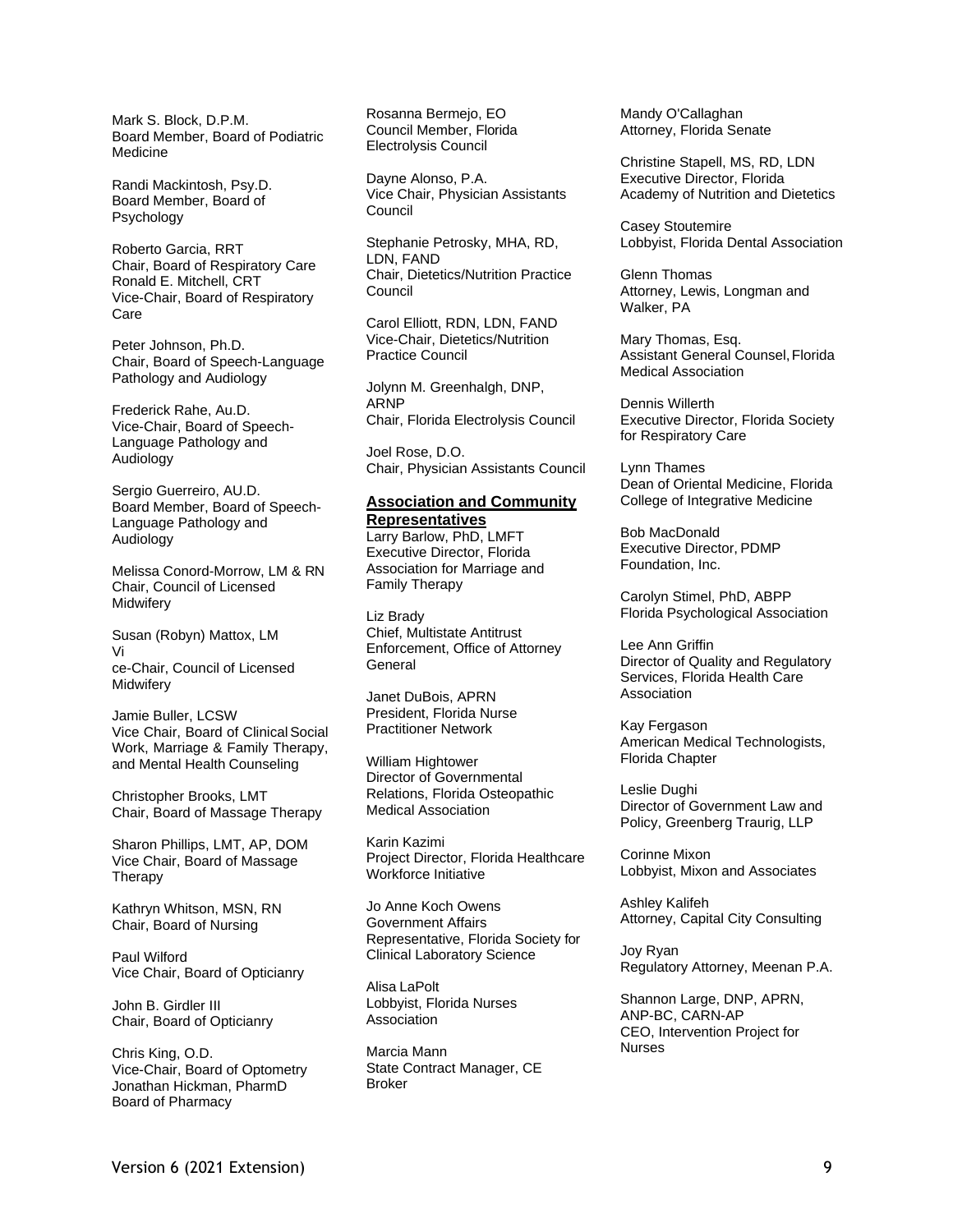Myrtle Greene, LMHC, CAP, ICADC COO, Intervention Project for Nurses

Mary Lou Brunell, MSN, RN Executive Director, Florida Center for Nursing

Dr. Andrea (Uitti) Bresnahan Associate Director, Florida Center for Nursing

Janice "Jan" Adams, DNP, MPA, RN, President, Florida Nurses Association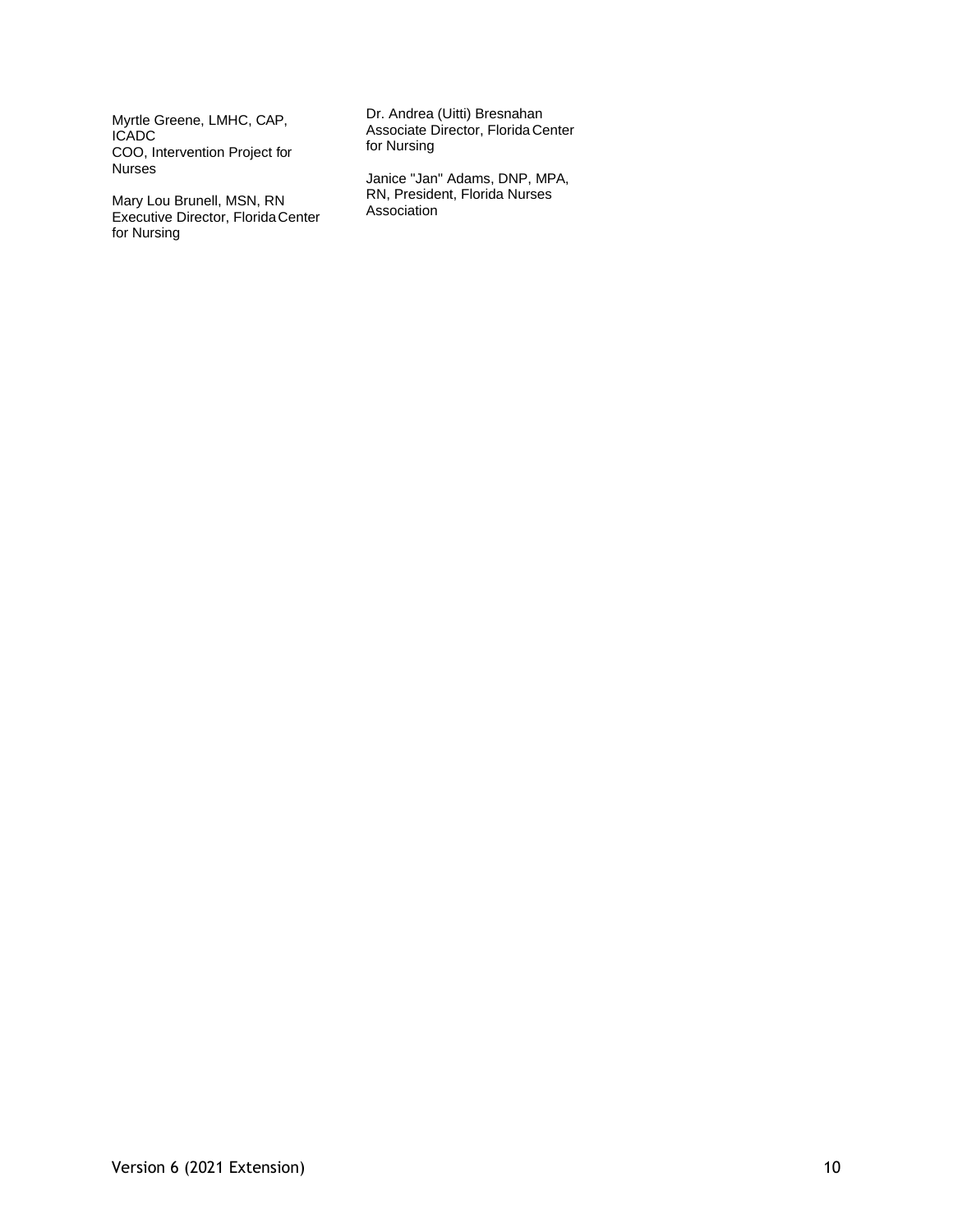# Appendix B

### **Division of Medical Quality Assurance (MQA) 2021 (Extension) Strategic Planning Participants**

The following list features all attendees of the division's strategic planning process meetings, including the MQA Annual Strategic Planning Managers meeting held on October 10, 2019. MQA staff completed a live strengths, weaknesses, opportunities, and threats (SWOT) activity on June 14, 2019, and an analysis report was completed in July 2019. Board members and professional associations completed a survey in July 2019. The results were included in the 2019 Board/Council Long-Range Planning survey report and later presented at the Board Chairs/Vice Chairs Annual Long-Range Planning meeting held on October 18, 2019.

#### **MQA Executive Leadership**

Cassandra G. Pasley, BSN, JD Director, Division of Medical Quality Assurance

Lola Pouncey Chief, Bureau of Operations

Jennifer Wenhold, MSW Chief, Bureau of Health Care Practitioner Regulation

Mark Whitten Chief, Bureau of Enforcement

Rebecca Posten, Manager, Physician Drug Monitoring Program

#### **MQA Management**

Jeff Johnson, Senior Management Analyst Supervisor

Jessica Hollingsworth, Senior Management Analyst Supervisor

Janet Hartman, Executive Director Athletic Training, Hearing Aid Specialists, Clinical Social Work, Marriage and Family Therapy, and Mental Health Counseling, Opticianry, Orthotistsand Prosthetists, Podiatric Medicine

Joe Baker, Jr., Executive Director Board of Nursing

Jessica Sapp, Executive Director Boards of Pharmacy and **Dentistry** 

Kama Monroe, JD, Executive Director Boards of Osteopathic Medicine, Speech-Language Pathology and Audiology, Massage Therapy, Acupuncture, and the Council of Licensed **Midwiferv** 

Allen Hall, Executive Director Boards of Occupational Therapy, Physical Therapy, Psychology, School Psychology, Respiratory Care, and Councils of Dietetics and Nutrition and Electrolysis

Anthony B. Spivey, DBA, Executive Director Boards of Chiropractic Medicine, Clinical Laboratory Personnel, Nursing Home Administrators, Optometry, Emergency Medical Technicians and Paramedics, Radiologic Technology, and Medical Physicists

Claudia Kemp, JD, Executive Director Board of Medicine and Council on Physician **Assistants**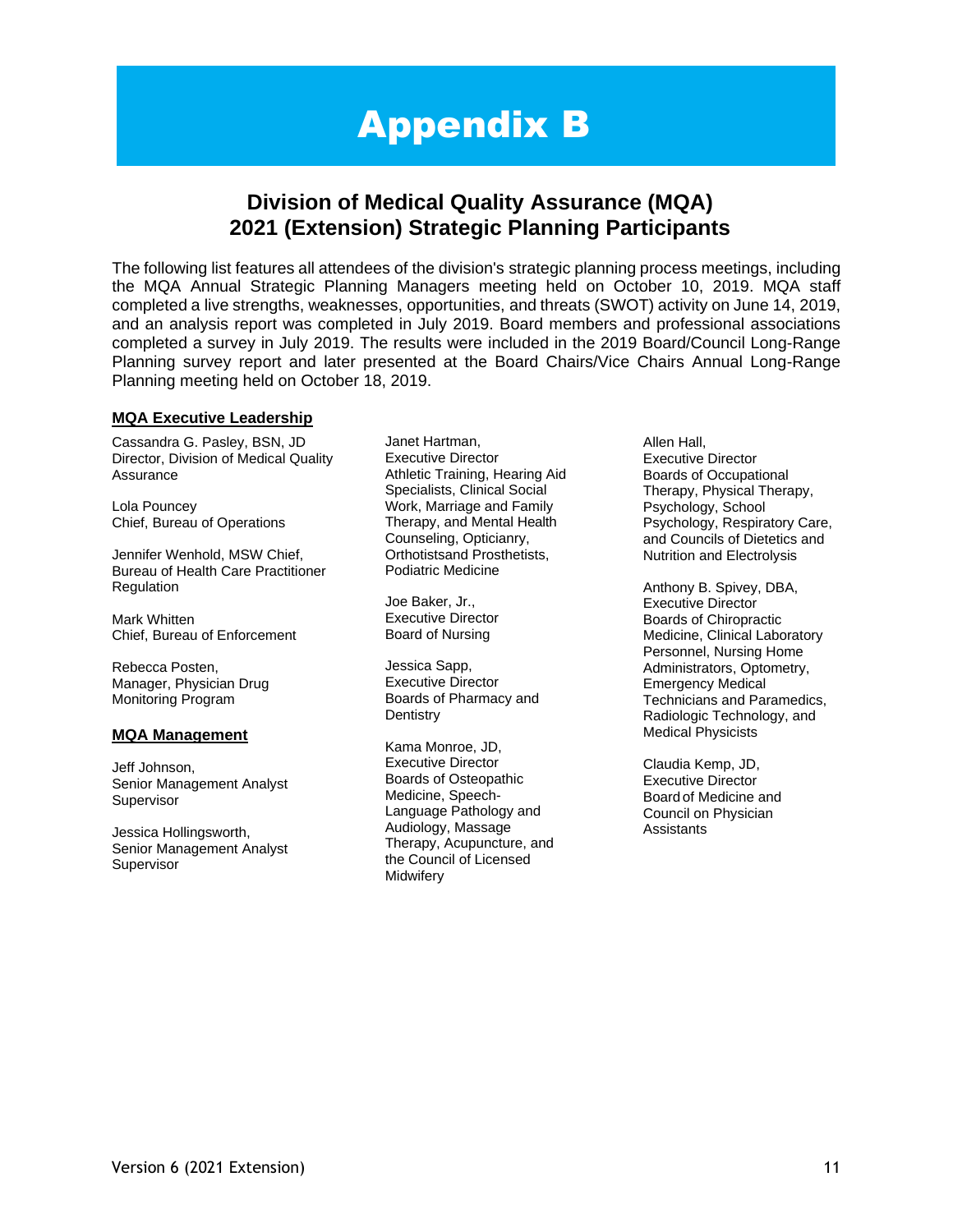# Appendix C

### **Planning Summary**

The MQA management team, made up of the division director, bureau chiefs, and other key staff, oversaw the development of this strategic plan. MQA conducted many in-depth discussions to develop a strategic plan that promoted MQA's dedication to making Florida the healthiest state to live, work, practice, and retire. Prior to its first strategic planning meeting, a SWOT analysis was sent to MQA executive management and employees. The results (Appendix C) were analyzed to determine similarities and differences. Deficiencies were identified and addressed during a strategic planning retreat in which MQA management met with the division's Strategic Planning Unit to discuss best practices and solutions.

Another SWOT was developed and designed for MQA's executive management and board members to determine if the division's strategies and mission aligned with those of its health care boards. The division director presented the results of the survey at the Annual Board Chairs/Vice Chairs Longrange Planning meeting to executive management and board members. Meeting attendees took part in a facilitated discussion that included information management, communications, programs and services, budget (financial sustainability), and workforce development. Additionally, leadership staff conducted an environmental scan of the agency (sources listed in Appendix E). The scan results were reviewed, and the progress of the current Department of Health Strategic Plan was analyzed to formulate additional strategies and objectives for each priority area. The revised proposal was then routed back to executive leadership for comments and approval.

| <b>DATE</b> | <b>MEETING TOPIC</b>                                                                             | <b>ATTENDEES</b>                                                                                     |
|-------------|--------------------------------------------------------------------------------------------------|------------------------------------------------------------------------------------------------------|
| 06/30/15    | SWOT sent out to MQA management and employees                                                    | MQA management and employees                                                                         |
| 07/15/15    | MQA Employee and management SWOT result<br>analysis                                              | Strategic Planning Services Team                                                                     |
| 07/23/15    | Strategic Planning Retreat: discussed MQA's strategic<br>focus aligned with DOH's strategic plan | <b>Executive Management Team</b>                                                                     |
| 07/24/15    | Strategic plan draft development for five years                                                  | Executive Management Team,<br><b>Strategic Planning Services Team</b>                                |
| 07/24/15    | Strength, weaknesses, opportunities, and threats<br>(SWOT) analysis. Developed SWOT surveys.     | <b>Executive Management Team</b><br><b>Strategic Planning Services Team</b>                          |
| 08/12/15    | SWOT survey sent out to MQA management and<br>board members                                      | Executive Management Team,<br>MQA Management, Strategic Planning<br>Services Team, External Partners |
| 09/02/15    | External SWOT survey results analysis.                                                           | <b>Strategic Planning Services Team</b>                                                              |
| 09/23/15    | 2 <sup>nd</sup> Annual Healthiest Weight Liaison meeting                                         | Executive Management Team,<br>MQA Management, Strategic Planning<br>Services Team, External Partners |
| 09/24/15    | Annual Board Chairs/ Vice Chairs Long-range<br><b>Planning Meeting</b>                           | See Appendix A                                                                                       |
| 09/30/15    | <b>EMT Strategic Plan Development</b>                                                            | Executive Management Team,<br>MQA Management, Strategic Planning<br>Services Team                    |
| 11/12/15    | Discussed new strategic plan format and<br>assigned strategy managers                            | Executive Management Team,<br>MQA Management, Strategic Planning<br>Services Team                    |
| 11/17/15    | MQA Strategic Plan 2016-2018 Version 1.0 aligned with<br>DOH Strategic Plan 2016-2018            | Executive Management Team,<br>MQA Management, Strategic Planning                                     |

The following is the strategic plan schedule of meetings: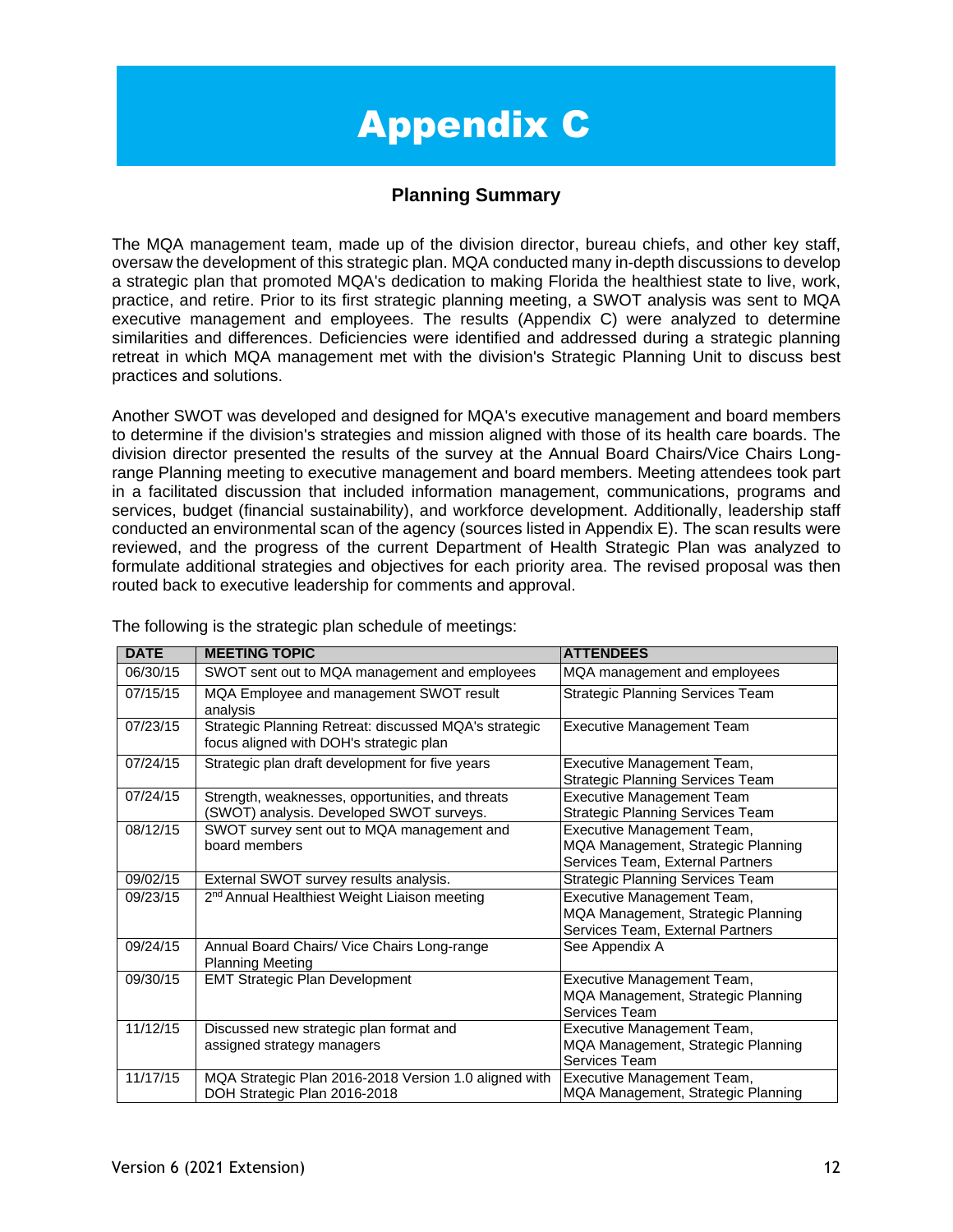|          |                                                                                                                                 | Services Team                                                                                             |  |
|----------|---------------------------------------------------------------------------------------------------------------------------------|-----------------------------------------------------------------------------------------------------------|--|
| 02/09/16 | Manager presentation about educating employees on<br>DOH and MQA Strategic Plan 2016-2018                                       | Executive Management Team,<br>MQA Management,                                                             |  |
| 04/27/16 | MQA Strategic Plan 2016-2018 Version 1.1 Updates with<br>aligning action plans with DOH's Strategic Plan 2016-18<br>version 1.2 | Executive Management Team, Strategic<br>Planning Services Team                                            |  |
| 05/19/16 | Long-range Planning Survey sent to board/council<br>members                                                                     | Executive Management Team,<br><b>Strategic Planning Services Team</b>                                     |  |
| 05/16/16 | MQA Strategic Plan 2016-2018 Version 1.2 Updates with<br>aligning action plans with DOH's Strategic Plan 2016-18<br>version 1.5 | Executive Management Team,<br><b>Strategic Planning Services Team</b>                                     |  |
| 05/25/16 | MQA Strategic Plan 2016-2018 Version 1.3 Change our<br>main objectives for Goal 5.1 back to what they were<br>originally        | Executive Management Team,<br><b>Strategic Planning Services Team</b>                                     |  |
| 06/24/16 | MQA Strategic Plan 2016-2018 Version 1.4                                                                                        | Executive Management Team,<br><b>Strategic Planning Services Team</b>                                     |  |
| 06/30/16 | <b>MQA Employee SWOT survey</b>                                                                                                 | Executive Management Team,<br><b>Strategic Planning Services Team</b>                                     |  |
| 07/14/16 | <b>MQA Manager's SWOT survey</b>                                                                                                | Executive Management Team,<br><b>Strategic Planning Services Team</b>                                     |  |
| 08/18/16 | Managers' Strategic Planning Retreat: discussed MQA's<br>strategic focus aligned with DOH's strategic plan                      | Executive Management Team,<br>MQA Management, Strategic Planning<br>Services Team                         |  |
| 09/08/16 | SWOT survey results sent out to MQA management<br>and board members                                                             | Executive Management Team,<br>MQA Management, Strategic Planning<br>Services Team, External Partners      |  |
| 09/27/16 | 3rd Annual Healthiest Weight Liaison meeting                                                                                    | Executive Management Team,<br>MQA Management, Strategic Planning<br>Services Team, External Partners      |  |
| 09/27/16 | <b>Budget Liaisons Training and Information meeting</b>                                                                         | Executive Management Team,<br>Executive Directors, Strategic Planning<br>Services Team, External Partners |  |
| 09/28/16 | Annual Board Chairs/ Vice Chairs Long-range<br><b>Planning Meeting</b>                                                          | See Appendix A                                                                                            |  |
| 10/07/16 | Long-range Planning Survey Report                                                                                               | Executive Management Team,<br>MQA Management, Strategic Planning<br>Services Team, External Partners      |  |
| 12/20/16 | MQA Strategic Plan 2016-2018 Version 1.5                                                                                        | <b>Executive Management Team</b>                                                                          |  |
| 03/14/17 | Strength, weaknesses, opportunities, and threats<br>(SWOT) analysis. Developed SWOT surveys.                                    | <b>Executive Management Team</b><br><b>Strategic Planning Services Team</b>                               |  |
| 05/10/17 | SWOT sent out to MQA management and employees                                                                                   | MQA management and employees                                                                              |  |
| 06/08/17 | MQA Employee and management SWOT result<br>analysis                                                                             | <b>Strategic Planning Services Team</b>                                                                   |  |
| 08/18/17 | Managers' Strategic Planning Retreat: discussed MQA's<br>strategic focus aligned with DOH's strategic plan                      | Executive Management Team,<br>MQA Management, Strategic Planning<br>Services Team                         |  |
| 10/16/17 | SWOT survey sent out to board/council members and<br>professional associations                                                  | Executive Management Team,<br>MQA Management, Strategic Planning<br>Services Team, External Partners      |  |
| 11/21/17 | External SWOT survey results analysis                                                                                           | Lola Pouncey<br><b>Strategic Planning Services Team</b>                                                   |  |
| 09/30/17 | <b>EMT Strategic Plan Development</b>                                                                                           | Executive Management Team,<br>MQA Management, Strategic Planning<br>Services Team                         |  |
| 02/20/18 | Draft 2018 Strategic Plan Development                                                                                           | Executive Management Team,<br><b>Strategic Planning Services Team</b>                                     |  |
| 04/23/18 | Annual Board Chairs/ Vice Chairs Long-range<br><b>Planning Meeting</b>                                                          | See Appendix A                                                                                            |  |
| 05/10/18 | Discussed new strategic plan format and<br>assigned strategy managers                                                           | Executive Management Team,<br>MQA Management, Strategic Planning<br>Services Team                         |  |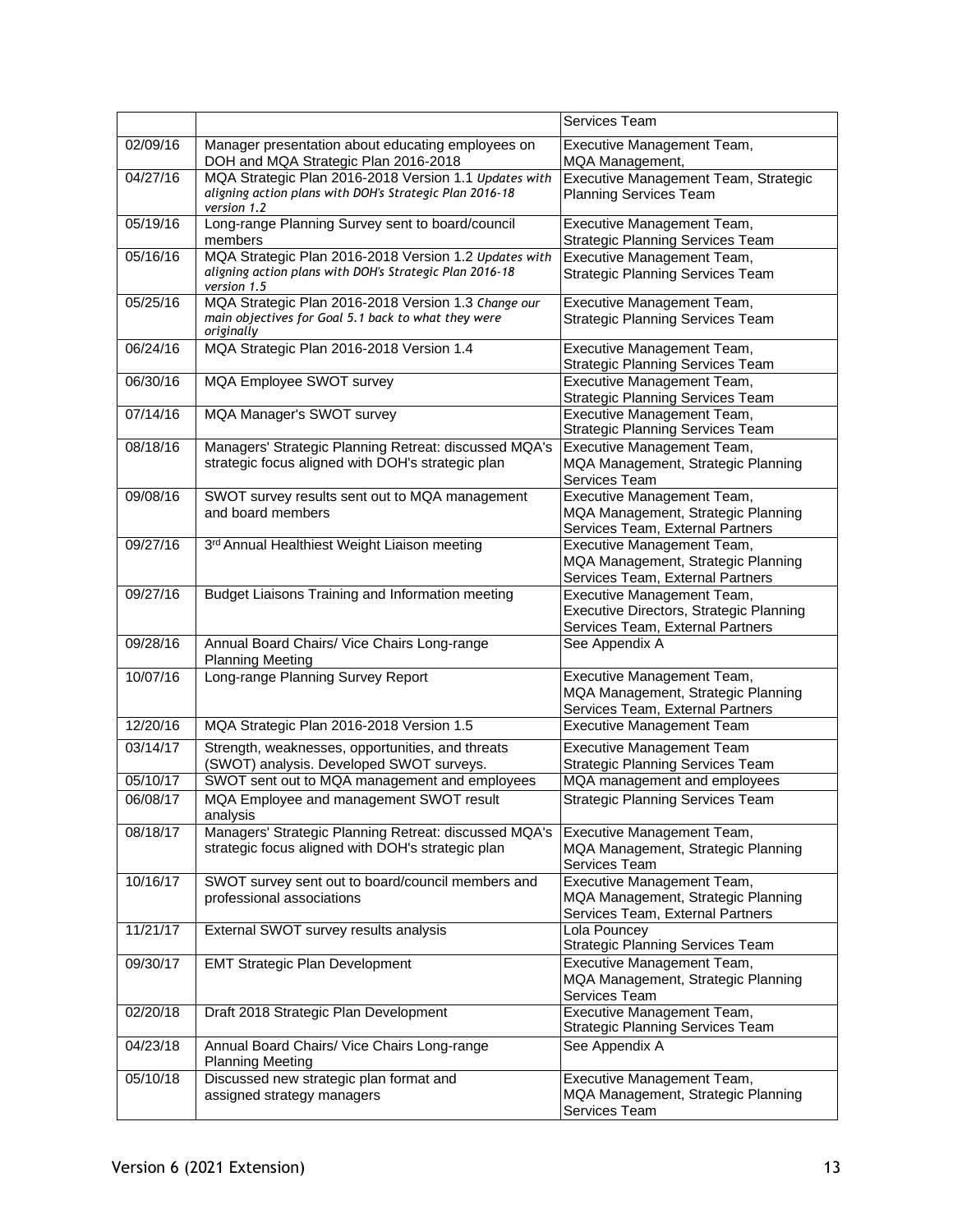| 05/10/18 | MQA Strategic Plan 2016-2020 version 3 aligned with<br>DOH Strategic Plan 2016-2018                        | Executive Management Team,<br>MQA Management, Strategic Planning<br>Services Team                    |
|----------|------------------------------------------------------------------------------------------------------------|------------------------------------------------------------------------------------------------------|
| 06/01/18 | Internal Live SWOT with MQA management and<br>employees                                                    | Strategic Planning Services Team                                                                     |
| 06/29/18 | <b>Internal Environmental Analysis</b><br>2018 SWOT Data Report                                            | <b>Strategic Planning Services Team</b>                                                              |
| 08/10/18 | Managers' Strategic Planning Retreat: discussed<br>MQA's strategic focus aligned with DOH's strategic plan | Executive Management Team,<br>MQA Management, Strategic Planning<br>Services Team                    |
| 09/05/18 | <b>EMT Strategic Plan Development</b>                                                                      | Executive Management Team,<br>MQA Management, Strategic Planning<br>Services Team                    |
| 02/28/19 | MQA Strategic Plan 2016-2020 version 4 (update)                                                            | Executive Management Team,<br>MQA Management, Strategic Planning<br>Services Team                    |
| 06/14/19 | Strength, weaknesses, opportunities, and threats<br>(SWOT) analysis. Developed SWOT surveys.               | Executive Management Team<br>Strategic Planning Services Team                                        |
| 07/08/19 | Long-range Planning Survey Report                                                                          | Executive Management Team,<br>MQA Management, Strategic Planning<br>Services Team, External Partners |
| 10/10/19 | Managers' Strategic Planning Retreat: discussed<br>MQA's strategic focus aligned with DOH's strategic plan | Executive Management Team,<br>MQA Management, Strategic Planning<br>Services Team                    |
| 10/18/19 | Annual Board Chairs/ Vice Chairs Long-range<br><b>Planning Meeting</b>                                     | See Appendix A                                                                                       |
| 02/14/20 | MQA Strategic Plan 2016-2020 version 5 update                                                              |                                                                                                      |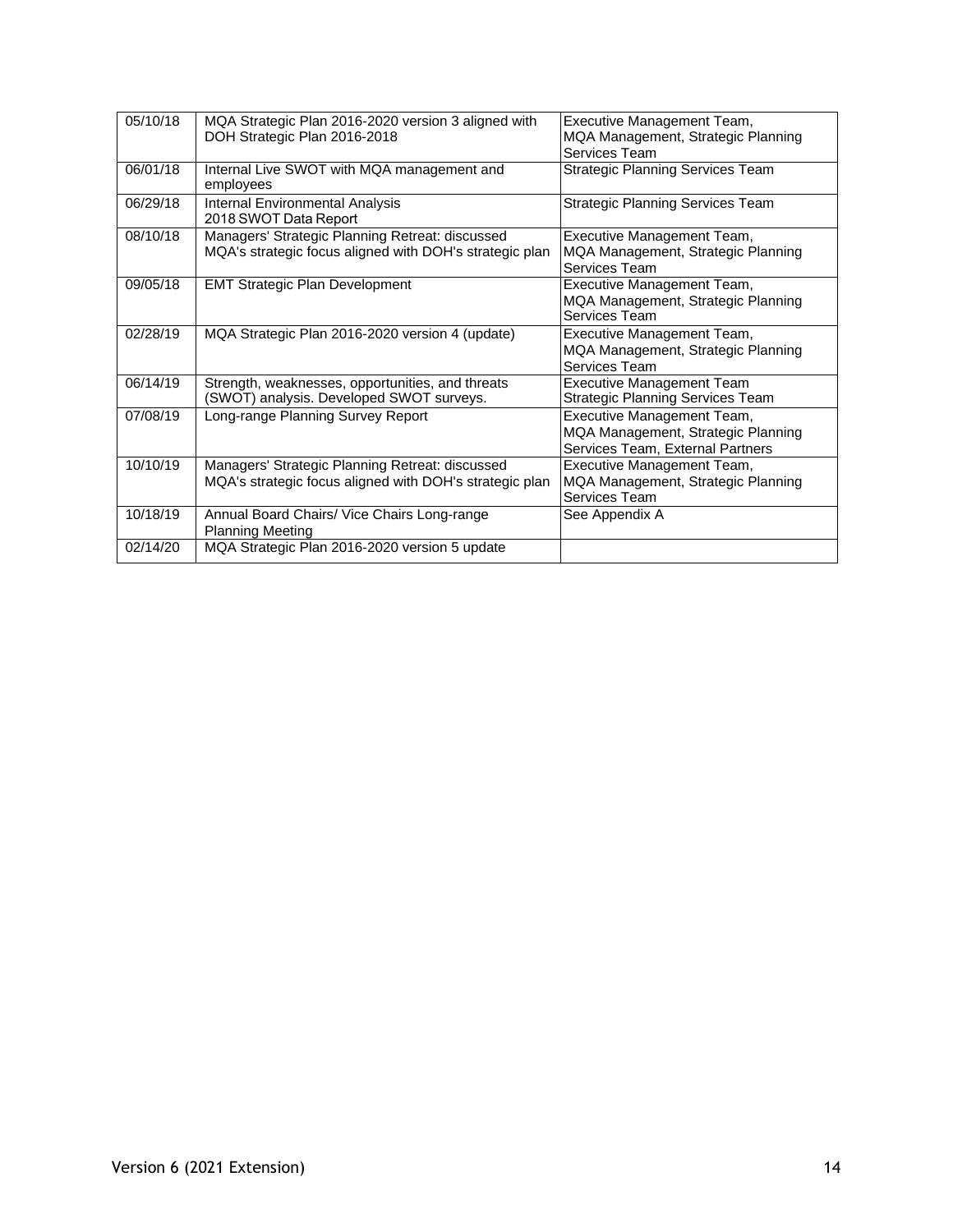### **Monitoring Summary**

As depicted in the image below, strategic planning is a key component of the larger performance management system. This statewide performance management system is the cornerstone of the Department's organizational culture of accountability and performance excellence.

The MQA leadership team is responsible for monitoring and reporting progress on the goals and objectives of this strategic plan. The team meets quarterly to discuss recommendations about tools and methods that integrate performance management into sustainable business practices. Annually, MQA's strategic plan progress report is developed and presented to executive leadership to assess progress toward reaching goals, objectives, and achievements for the year. The plan will be reviewed and revised by January each year, based on an assessment of availability of resources, data, and progress.

In turn, the objectives from the Agency Strategic Plan that are assigned to this division for implementation and quarterly reporting to *Florida Health Performs* will be reviewed by the Agency's Performance Management Council (PMC) Team on a quarterly basis for progress toward goals, and an annual progress report will also be developed. The PMC Team will revise the *Agency Strategic Plan* annually, based on their assessment of resources, data, and progress.

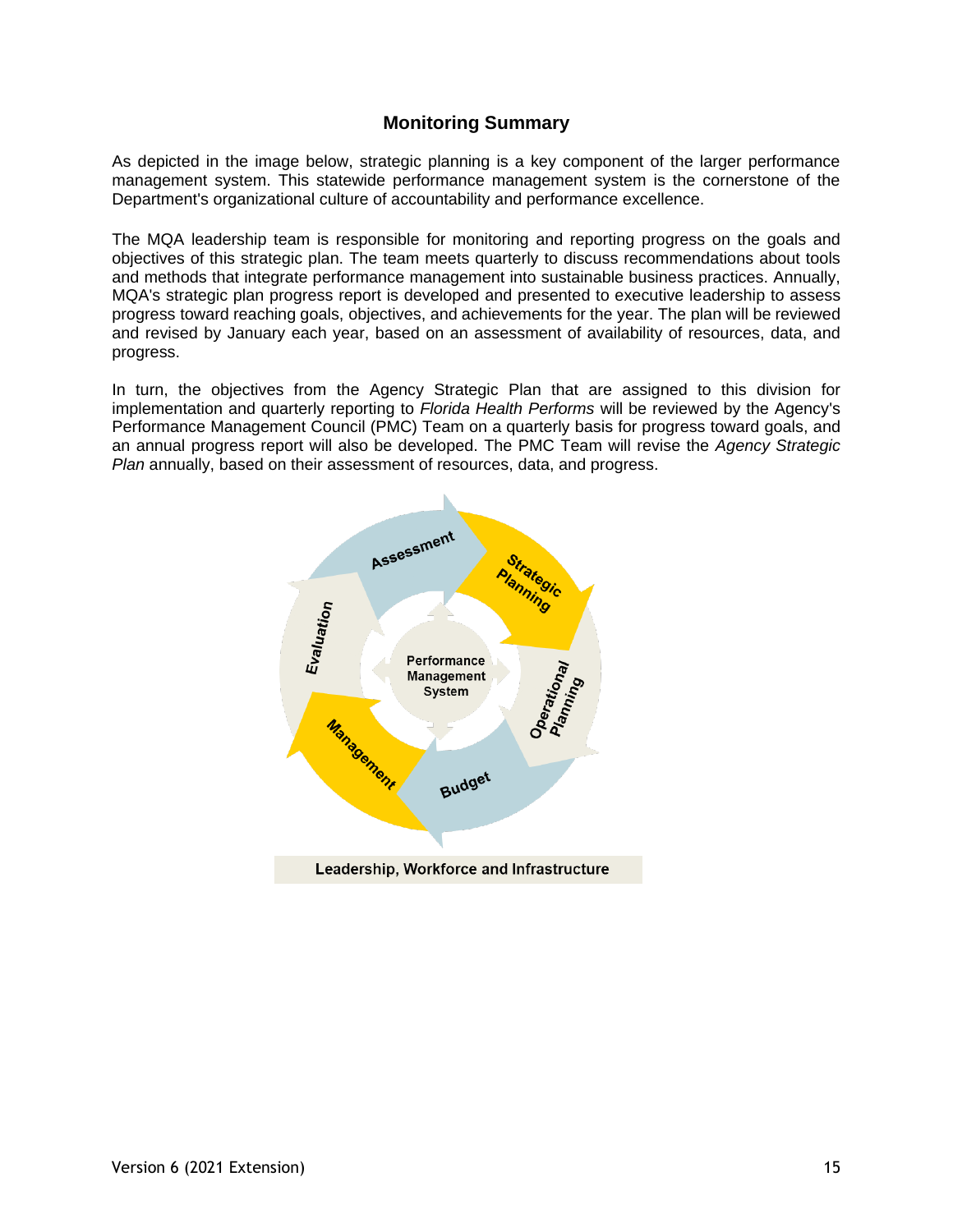# Appendix D

The table below represents feedback the Division received from the SWOT survey.

## **Strengths, Weaknesses, Opportunities, and Threats**

| <b>Strengths</b>                                                                         |
|------------------------------------------------------------------------------------------|
| Continuous Improvement                                                                   |
| Relationships (Internal and External)                                                    |
| <b>Customer Service MQA Provides</b>                                                     |
| Information and Communication (Internal and External)                                    |
| Ability to Change/Organizational Agility                                                 |
| Culture and Work Environment (Culture of Accountability)                                 |
| <b>Rulemaking Authority</b>                                                              |
| <b>Trends in Health Care Regulations</b><br>Telehealth/Telemedicine                      |
| <b>Expertise of Prosecutors</b>                                                          |
| <b>Emergency Action Disciplinary Process</b>                                             |
| Role of Board/Council Members                                                            |
| <b>Public Board/Council Meetings</b>                                                     |
| <b>Board/Council Members</b>                                                             |
|                                                                                          |
| Weaknesses                                                                               |
|                                                                                          |
| <b>Salary Structure/Staff Retention</b>                                                  |
| Lack of Technical Resources/IT Support (i.e., Tablets, Equipment)                        |
| <b>System Downtimes</b>                                                                  |
| <b>New/Undocumented Processes</b>                                                        |
| <b>Media Relations</b>                                                                   |
| <b>Joint Board Meetings</b>                                                              |
| Legislative Changes/Restraints                                                           |
| Cash Sweeps/Fee Caps                                                                     |
| <b>Administrative Trust Fund</b>                                                         |
| <b>DOH Leadership</b>                                                                    |
| <b>Timely Prosecution</b>                                                                |
| Lack of Regulatory Authority                                                             |
| <b>Costs to Prosecute</b>                                                                |
|                                                                                          |
| <b>Opportunities</b>                                                                     |
| Technology                                                                               |
| Relationships (Internal and External)                                                    |
| Increase visibility of what MQA does at Association Meetings and Schools                 |
| FTC (Anti-Regulatory climate restriction on licenses to achieve regulatory efficiencies) |
| Licensure Compacts in other boards (Portability)                                         |
| <b>Educate Legislators on MQA's Services</b>                                             |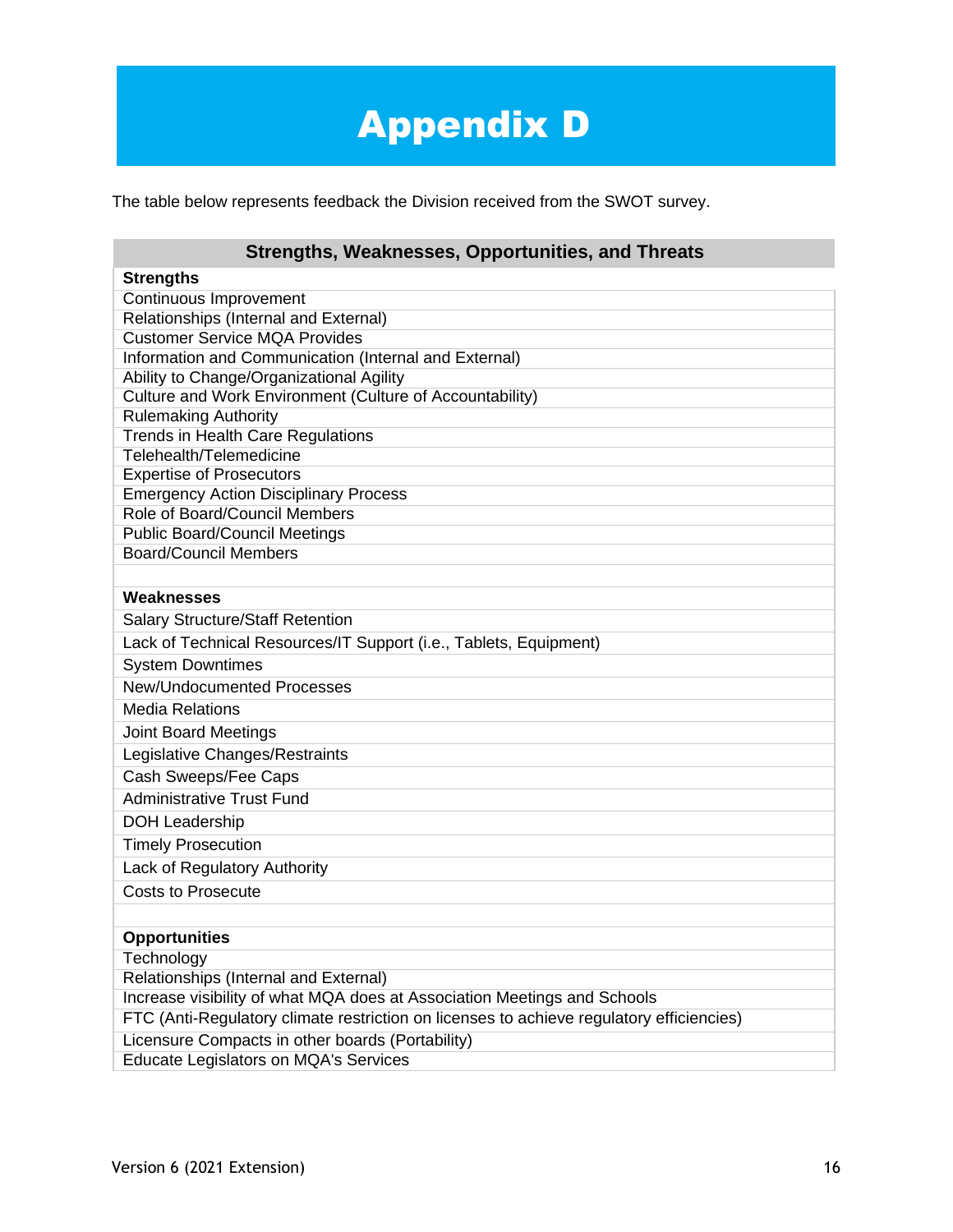| Threats                                                                                                                             |
|-------------------------------------------------------------------------------------------------------------------------------------|
| Medical Marijuana/Opioids                                                                                                           |
| Cash Sweeps and Fee Caps (Rules passed on fees)                                                                                     |
| Lack of Regulatory Authorities of Office Surgery Centers (Human Trafficking, Massage<br>Establishments, Things that make headlines) |
| Shaping Board Member Expectations (Recruitment, Retention, Appointments/Consumer<br>Members)                                        |
| Legislative/Procurement Restraints (Budgeting Authority)                                                                            |
| Media Relations                                                                                                                     |
| <b>Federal Trade Commission</b>                                                                                                     |
| Legislative Changes/Restraints                                                                                                      |
| <b>Administrative Trust Fund</b>                                                                                                    |
| Communications (external)/Meetings                                                                                                  |
| <b>DOH Leadership</b>                                                                                                               |
| Lack of Regulatory Authority                                                                                                        |
| <b>Health Care Fraud</b>                                                                                                            |
| Costs to Prosecute                                                                                                                  |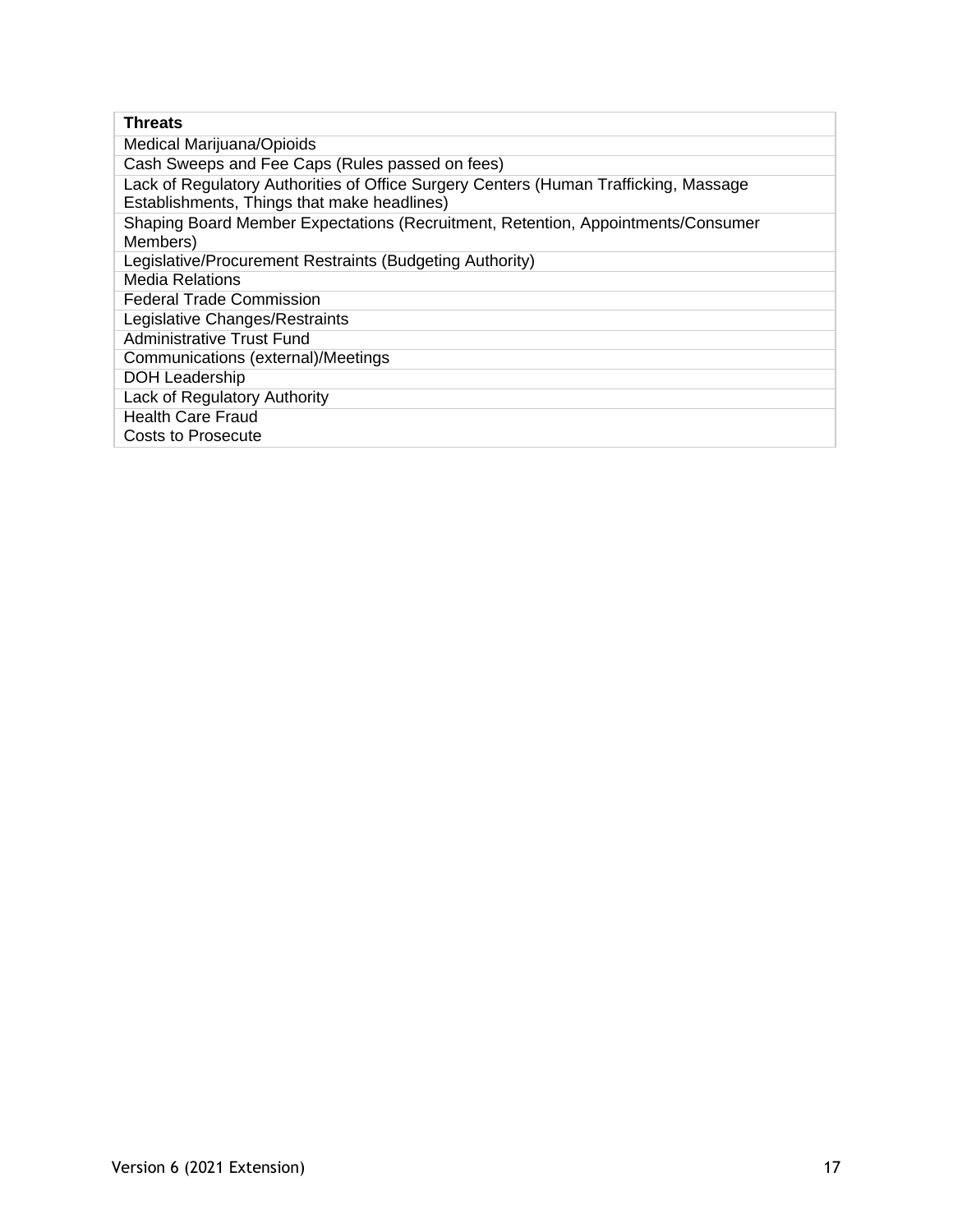# **Appendix E**

### **Work Plan and Alignment**

| <b>Objective</b>                                                                                                                                                                              | <b>LRPP</b> | <b>SHIP</b> | QI<br>Plan | Agency<br><b>Strategic</b><br>Plan<br><b>Alignment</b> | <b>Bureau Assigned</b><br>Тο                     |
|-----------------------------------------------------------------------------------------------------------------------------------------------------------------------------------------------|-------------|-------------|------------|--------------------------------------------------------|--------------------------------------------------|
| By December 31, 2020, reduce by<br>50% the percentage of deficient<br>applications received from 74%<br>(2015) to 37%.                                                                        | Goal 7      | NA.         | NA.        | 5.1.2                                                  | Health Care<br>Practitioner<br>Regulation        |
| By December 31, 2020, increase<br>the number of applications<br>approved for health care licensure<br>of military spouses and honorably<br>discharged veterans from 137<br>$(2015)$ to 1,691. | Goal 7      | <b>NA</b>   | <b>NA</b>  | 5.1.2                                                  | <b>Health Care</b><br>Practitioner<br>Regulation |
| By December 31, 2020, reduce the<br>average time to issue a license to a<br>health professional by 25% from 65<br>days to 49 days.                                                            | Goal 1      | <b>NA</b>   | <b>NA</b>  | 5.1.2                                                  | <b>Health Care</b><br>Practitioner<br>Regulation |

*1 LRPP: Long Range Program Plan SHIP: State Health Improvement Plan QI: Quality Improvement*

### **2021 Extension Work Plan and Alignment**

| <b>Objective</b>                                                                                                                                                                              | <b>LRPP</b> | <b>SHIP</b> | ΩI<br>Plan | Agency<br><b>Strategic</b><br>Plan<br><b>Alignment</b> | <b>Bureau Assigned</b><br>Тο                                          |
|-----------------------------------------------------------------------------------------------------------------------------------------------------------------------------------------------|-------------|-------------|------------|--------------------------------------------------------|-----------------------------------------------------------------------|
| By December 1, 2020, decrease<br>the average time to register<br>qualified out-of-state telehealth<br>healthcare providers from 1.42<br>days to .99 days.                                     | N/A         | N/A         | N/A        | 3.1.8                                                  | Bureau of<br>Operations /<br>Healthcare<br>Practitioner<br>Regulation |
| By December 31, 2021, reduce the<br>percentage of deficient applications<br>received from 65% (2020) to 60%.                                                                                  | Goal 7      | NA.         | <b>NA</b>  | 5.1.2                                                  | <b>Health Care</b><br>Practitioner<br>Regulation                      |
| By December 31, 2021, increase<br>the number of applications<br>approved for health care licensure<br>of military spouses and honorably<br>discharged veterans from 1,732<br>(2020) to 2,500. | Goal 7      | <b>NA</b>   | <b>NA</b>  | 5.1.2                                                  | <b>Health Care</b><br>Practitioner<br>Regulation                      |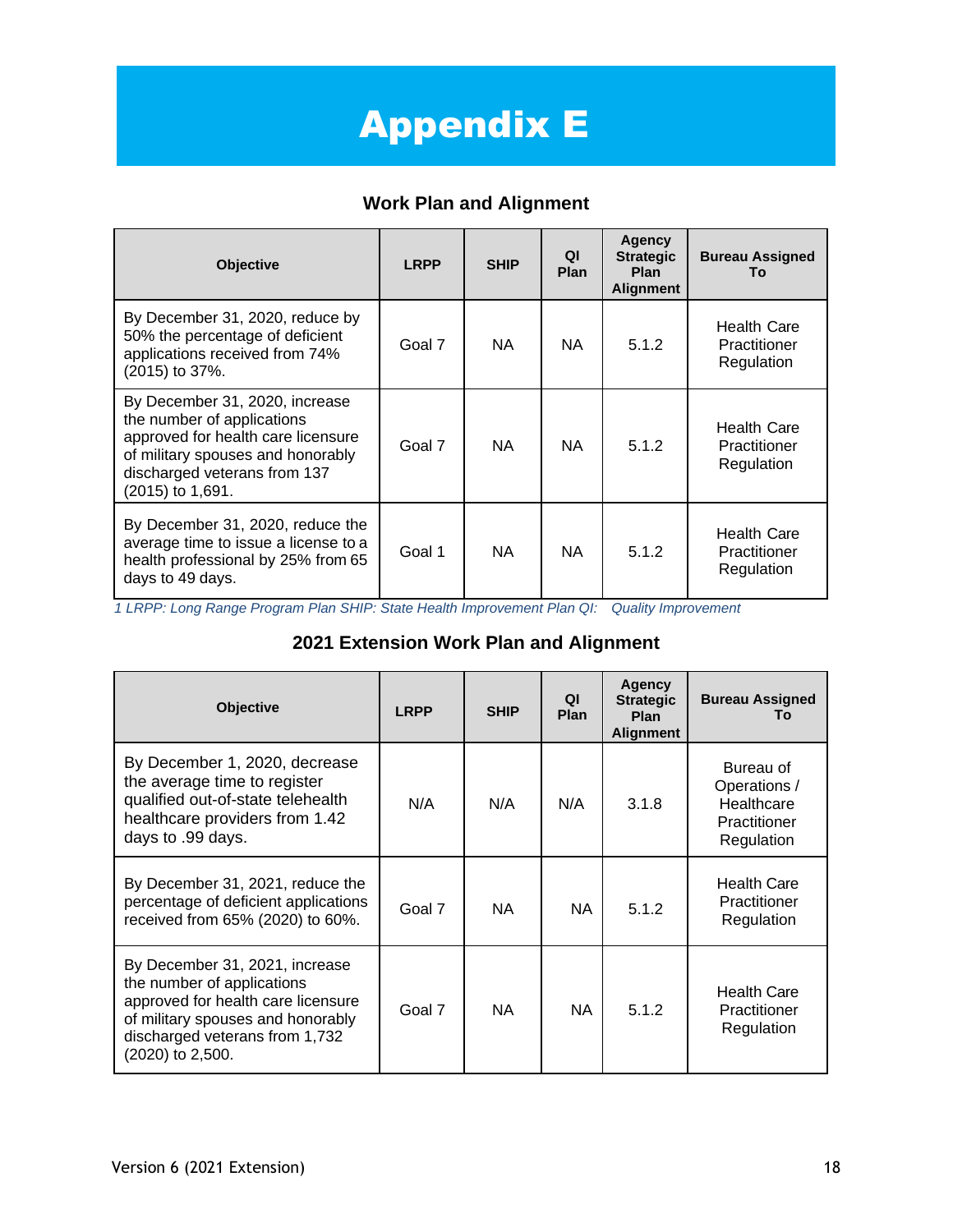| <b>Objective</b>                                                                                                                   | <b>LRPP</b> | <b>SHIP</b> | QI<br>Plan | Agency<br><b>Strategic</b><br><b>Plan</b><br><b>Alignment</b> | <b>Bureau Assigned</b><br>Тο                     |
|------------------------------------------------------------------------------------------------------------------------------------|-------------|-------------|------------|---------------------------------------------------------------|--------------------------------------------------|
| By December 31, 2021, reduce the<br>average time to issue a license to<br>a health professional from 50 days<br>(2020) to 49 days. | Goal 1      | NA          | NA         | 5.1.2                                                         | <b>Health Care</b><br>Practitioner<br>Regulation |

*2 LRPP: Long Range Program Plan SHIP: State Health Improvement Plan QI: Quality Improvement*